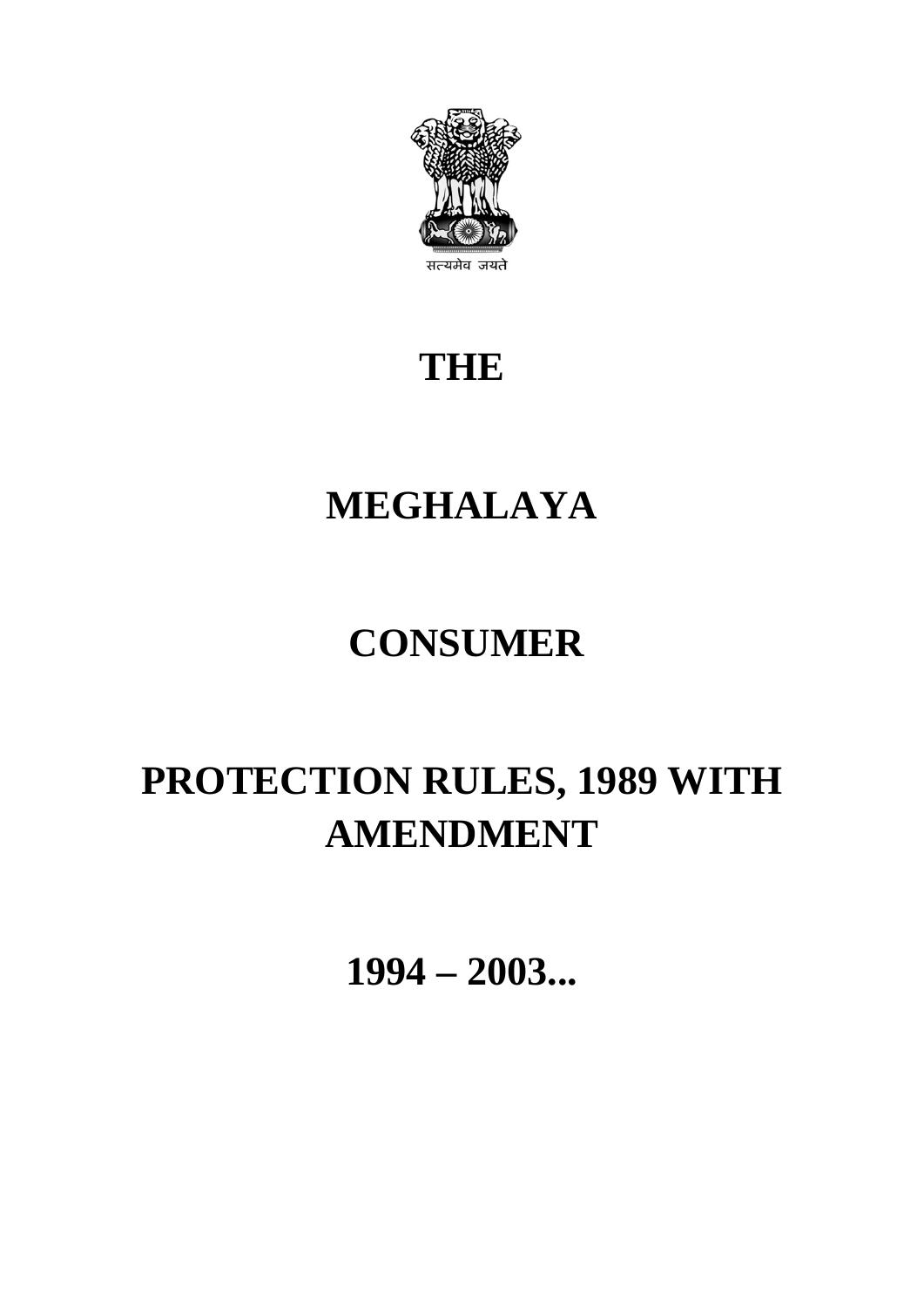#### The  $6<sup>th</sup>$  January, 1989

No. SUP. 91/87/55- In exercise of the powers conferred by sub-section (2) of section 30 of the Consumer Protection Act, 1986 (Central Act 68 of 1986), the Government of Meghalaya is hereby makes the following rules, namely:-

#### THE MEGHALAYA CONSUMER PROTECTION RULES, 1989

#### **1. Short title, extent and commencement:-**

- 1) These rules may be called the Meghalaya Consumer Protection Rules, 1988.
- 2) They shall extend to the whole of the State of Meghalaya.
- 3) They shall come into force on such date as the State Government may by Notification in the official Gazette appoint.
- **2. Definitions:-** In these rules, unless there is anything repugnant in the subject or context:-
	- (a) "Act" means the Consumer Protection Act, 1986 (Central Act 68 of 1986);
	- (b) "District Forum" means the District Forum constituted under Section 9 of the Act;
	- (c) "President" means the President of District Forum or, as the case may be, of the State Commission;
	- (d) "State Commission" means the State Commission constituted under section 9 (b) of the Act;
	- (e) "State Government" means the Government of the State of Meghalaya;
	- (f) All words and expressions used and not defined shall have the meaning respectively assigned to them in the Act;

#### **3. Location of the District Forum and the State Commissions:-**

- 1) The District Forum shall be located at the Headquarter of the District Forum shall be located at the Headquarter of the District. Where the jurisdiction of the District Forum extends to more than one District, the Headquarter of the Forum shall be at such place as the State Government may from time to time decide.
- 2) The State Commission shall be located at the Capital of the State.

#### **4. Conditions for appointment as President and members of the State Commission or of the District Forum:-**

- 1) No person shall be appointed as or continue to be a President or Member of the State Commission or as the case may be, of a District Forum if he is one who:-
	- (a) Has been adjudged and insolvent:
	- (b) Has been convicted of an offence for which in the opinion of the State Government, involves moral turpitude.
	- (c) Has become physically or mentally incapable of acting as such President or Member;
	- (d) As acquired such financial or other interest as is likely to affect prejudicially his functions in the State Commission or, as the case may be, in the District Forum; or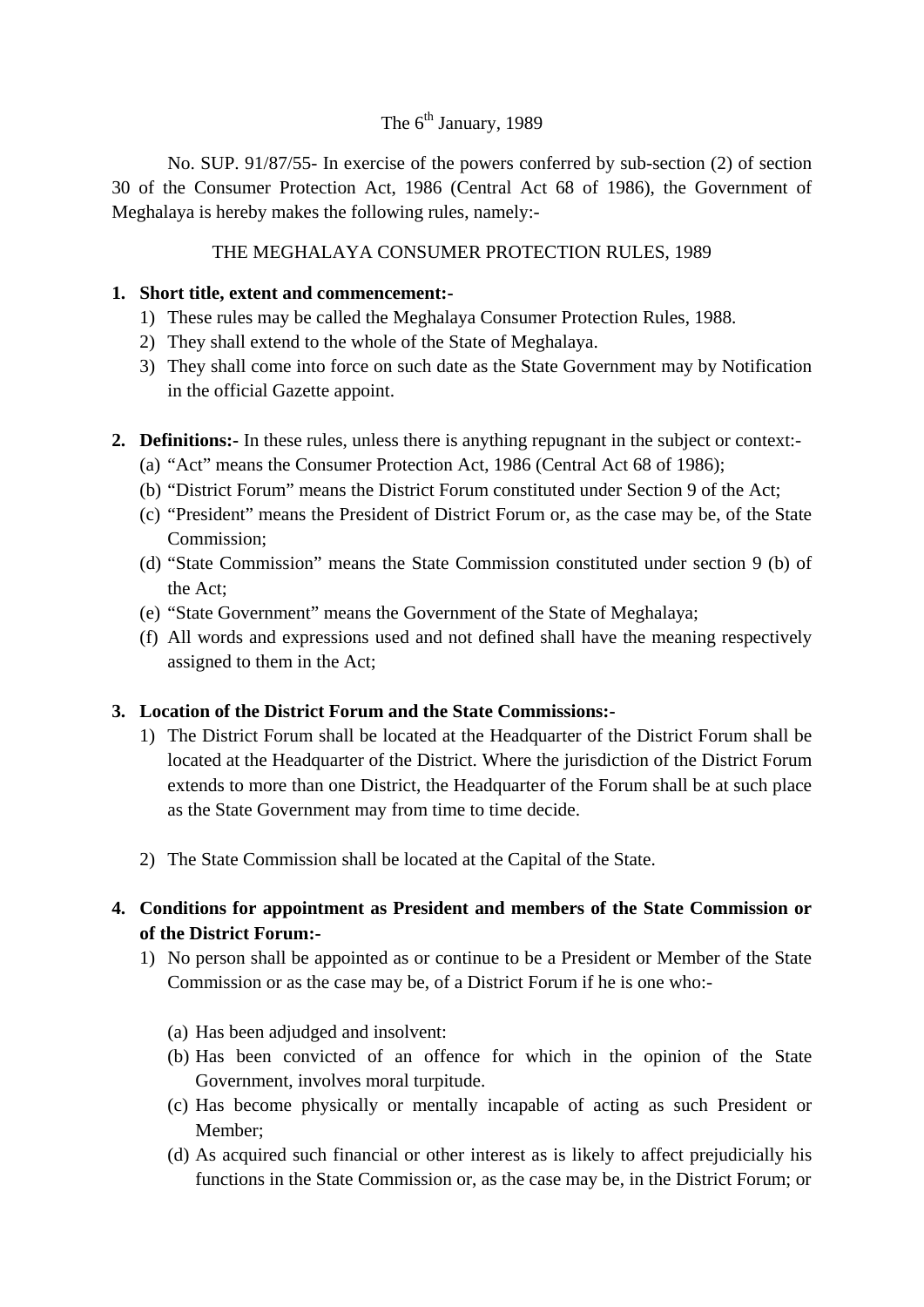(e) Has so abused his position so as to render his continuance in office prejudicial to the public interest;

Provided that the President or Member shall not be removed from his office on the ground specified in clause (d) and (e) except after an inquiry is held by State Government in according with such procedure as it may specify in this behalf and finds the Member to be guilty of such conduct.

- 2) The President and a Member of the District Forum before appointment shall furnish an undertaking that he does not and will not have any such financial or other interest which is likely to affect prejudicially his function as a President or a Member.
- 3) Where the President of the State Commission or as the case may be of the District Forum is unable to discharge his function owing to absence or illness or a vacancy otherwise occurs in his office, the senior most member (in order of appointment) holding office for the time being shall discharge the functions of the President until the President resume office or a person is appointed to fill up the vacancy.
- 4) The President or a Member of the State Commission or of the District Forum shall not, for a period of 5 years from the date he ceases to hold office as such, hold any appointment in or be connected with the management or administration of any organisation which has been the subject of any proceeding under the Act either before the State Commission or the District Forum, as the case may be, during his tenure as such President or Member.
- 5) The President or Member of the State Commission or of a District Forum shall hold office for a term of 5 years or up to the age of 70 years, whichever is earlier, and shall not be illegible for renomination.

Provided that the President or any member may:-

- (a) By writing under his hand addressed to the State Government resigns his office from the date his resignation is so accepted, by the State Government.
- (b) Be removed from his office in accordance with the provision of sub-rule (1)

#### **5. Honorarium and other allowances of the President and Member of the State Commission and also of the District Forum**

(a) For the State Commission-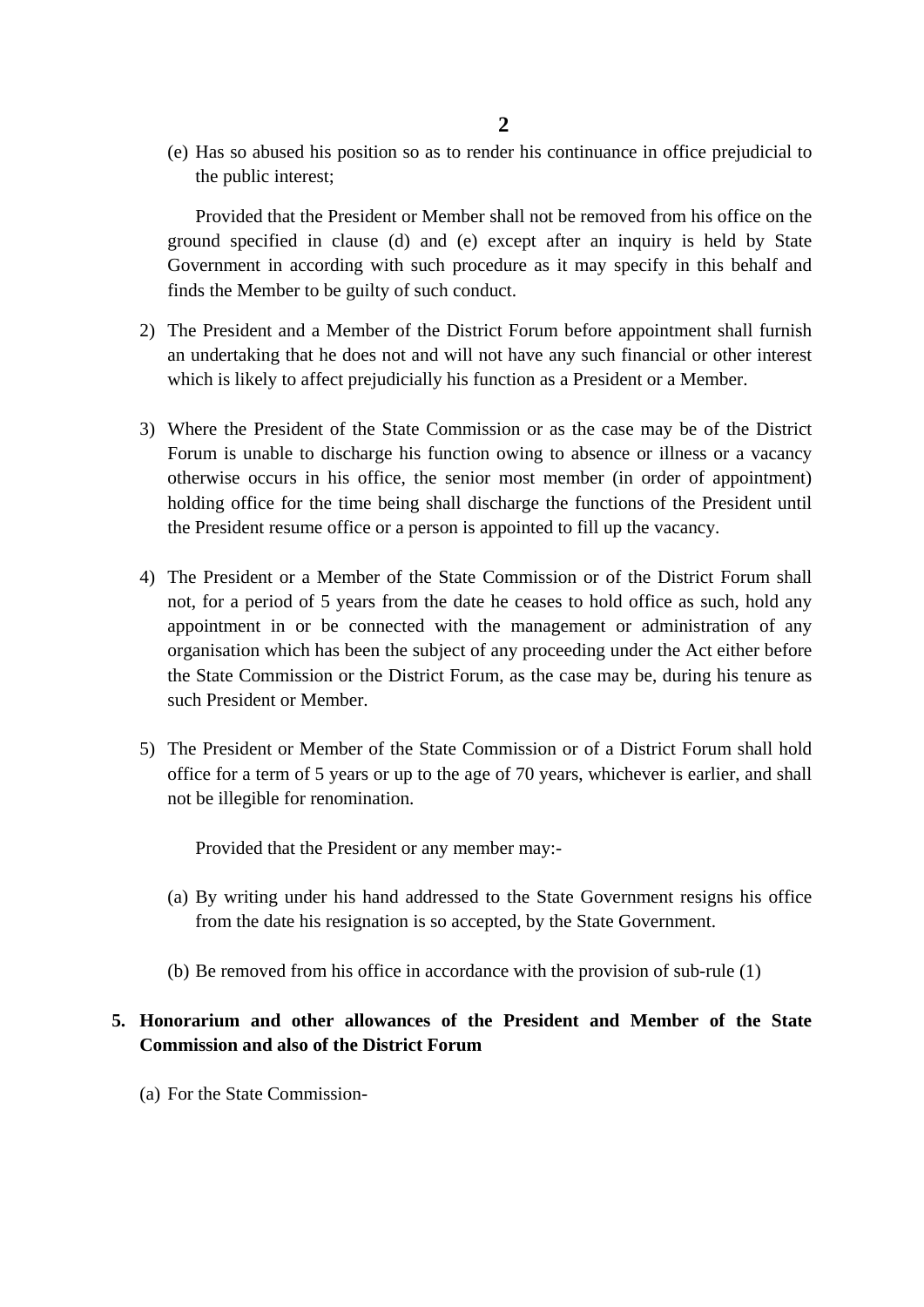- i) The President of the State Commission, if not a sitting judge of a High Court shall, if appointed on whole time basis, be paid an honorarium of rupees five thousand per month and if on part time basis, rupees two hundred for each day of attending work of the Commission;
- ii) The President of the State Commission, if he is a serving Judge of a High Court shall draw pay and allowances as admissible to him as Judge of the High Court;
- iii) A sitting fee of Rupees seventy five only per day shall be paid to a non-official member for attending meeting of the State Commission;
- iv) The President and member while travelling on duty connected with the State Commission shall be entitled to travelling allowances at rates admissible to grade I officers of the State Government.

Provided that in case of a serving Judge the rates shall be as admissible to him as Judge of that High Court.

(b) For the District Forum:-

- i) The President of a District Forum, other than one drawn from any service under the Government of Court, shall, if appoint on whole time basis, be paid an honorarium of rupees two thousand per month and, if on part time basis, rupees one hundred and fifty for each day of attending work of the Forum;
- ii) The President of the District Forum, drawn from any service under the Government or Court shall draw pay any and allowances as admissible to him in his parent office;

Provided that no pay or allowances shall be admissible in case the appointment of such officer is on part time basis;

- iii) A sitting fee of Rupees seventy five only per day shall be paid to a non-official member for attending meeting of the District Forum;
- iv) The President and member while travelling on duty connected with the District Forum shall be entitled to travelling allowances at rates admissible to grade I officers of the State Government.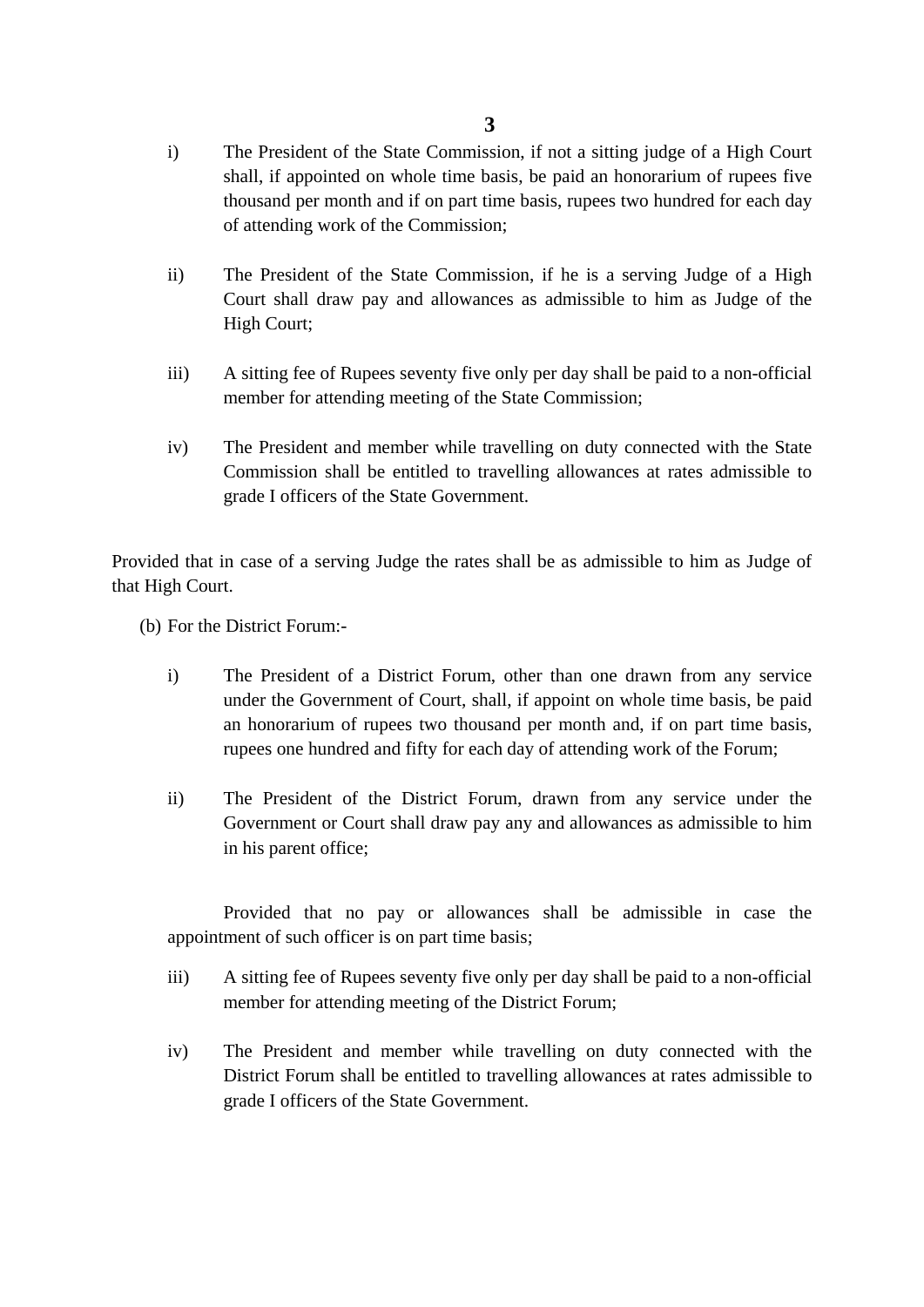- **6. Appointment of officers and staff of the District Forum and the State Commission: -** The State Government shall appoint such officers and staff as may be necessary to assist the District Forum or as the case may be, the State Commission, in the day to day work and their salary shall be defrayed out of the consolidated fund of the State.
- **7.** Procedure to be adopted by District Forum for analysis and testing of the goods:-
	- (1) The District Forum may, if considered necessary, direct the complainant to provided more than one sample of are goods in clean container with properly fixed on them;
	- (2) On receiving the samples of such goods by the District Forum the same shall be sealed and a label affixed on the container indicating the following particulars-
		- (a) Name and address of the laboratory to which samples will be sent for analysis and test;
		- (b) Name and address of the District Forum
		- (c) Case number; and
		- (d) Seal of the District Forum.
	- (3) The District Forum shall send the sample to the laboratory for making its report within 45 days from the date of its receipt or within such further time as may be granted by the District Forum, specifying the nature of the defect detached in the sample.

#### **8. Proceedings before the District Forum-**

- (1) In any proceeding before the District Forum only the parties thereto may appear either by themselves or through their authorised agents.
- (2) Where the opposite party admits the allegation made by the complainant, the District Forum shall decide the matter before it on the basis of the merits of the case.
- (3) In any proceeding it shall be obligatory on the complainant and the opposite party to appear before the District Forum on a date fixed by it. In case any or both of them fail to so appear, the District Forum may in its discretion dismiss the complainant or held the matter ex-parte and decide it on its merits.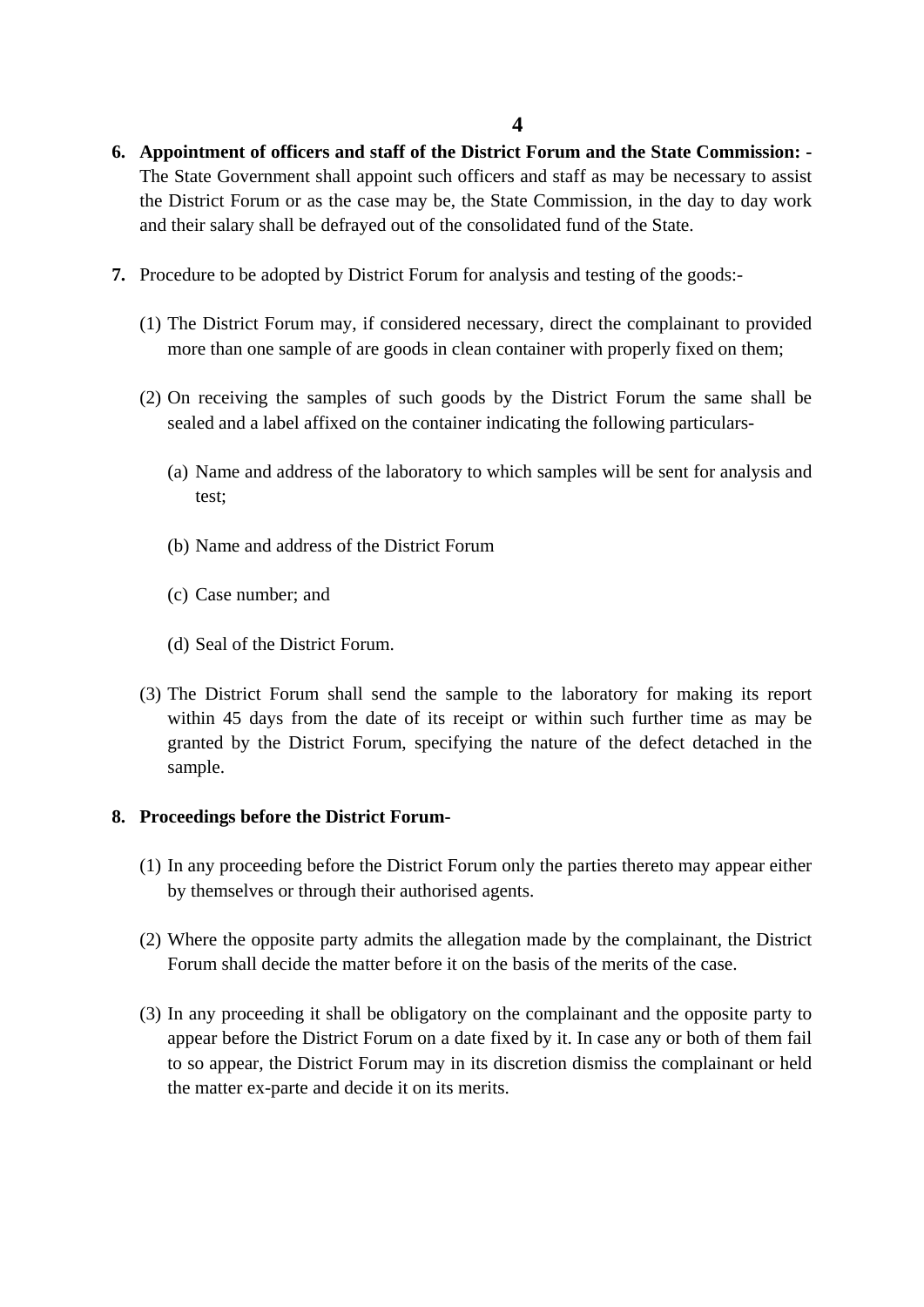(4) The District Forum may, on such terms as it may think fit and at any stage, adjourn the hearing but not more than one adjournment shall ordinarily be give. The complainant shall be decided within ninety days or within one hundred and fifty days where the complainant requires analysis or testing of goods, from the date of receipt of notice by the opposite party. The order of the District Forum shall be signed and dated by the President and the members hearing the complainant and shall be communicated to the party free of cost.

#### **9. Other matters relating to District as well as the State Commission-**

- (1) The official seal and emblem of the District Forum and of the State Commission shall be such as the State Government may specify.
- (2) Sitting of the District Forum or of the State Commission as and when necessary, shall be convened by the President.
- (3) No act of proceedings of the District of the State Commission shall be invalid by reason only of the existence of any vacancy in its membership or defect in its constitutions.
- **10.** Procedure for preferring appeals the State Commission:-
	- (1) Memorandum for appeal under section 15 of the Act may be presented to the State Commission by the appellant in person or by his authorised agent or it may be sent to it under registered post.
	- (2) Every memorandum filed under sub-section (1) shall be typed or in legible handwriting. It shall set forth concisely in distinct paragraphs the grounds of appeal without arguments or narratives.
	- (3) Certified copy of the order of the District Forum appealed against and also such other documents as may be required to support the grounds for appeal accompany the memorandum.
	- (4) The memorandum of appeal should normally be submitted within the period of limitation specified in the Act;

Provided that for sufficient cause the appeal could not be preferred in time, and application for condoning the period of limitation should simultaneously be made to the State Commission;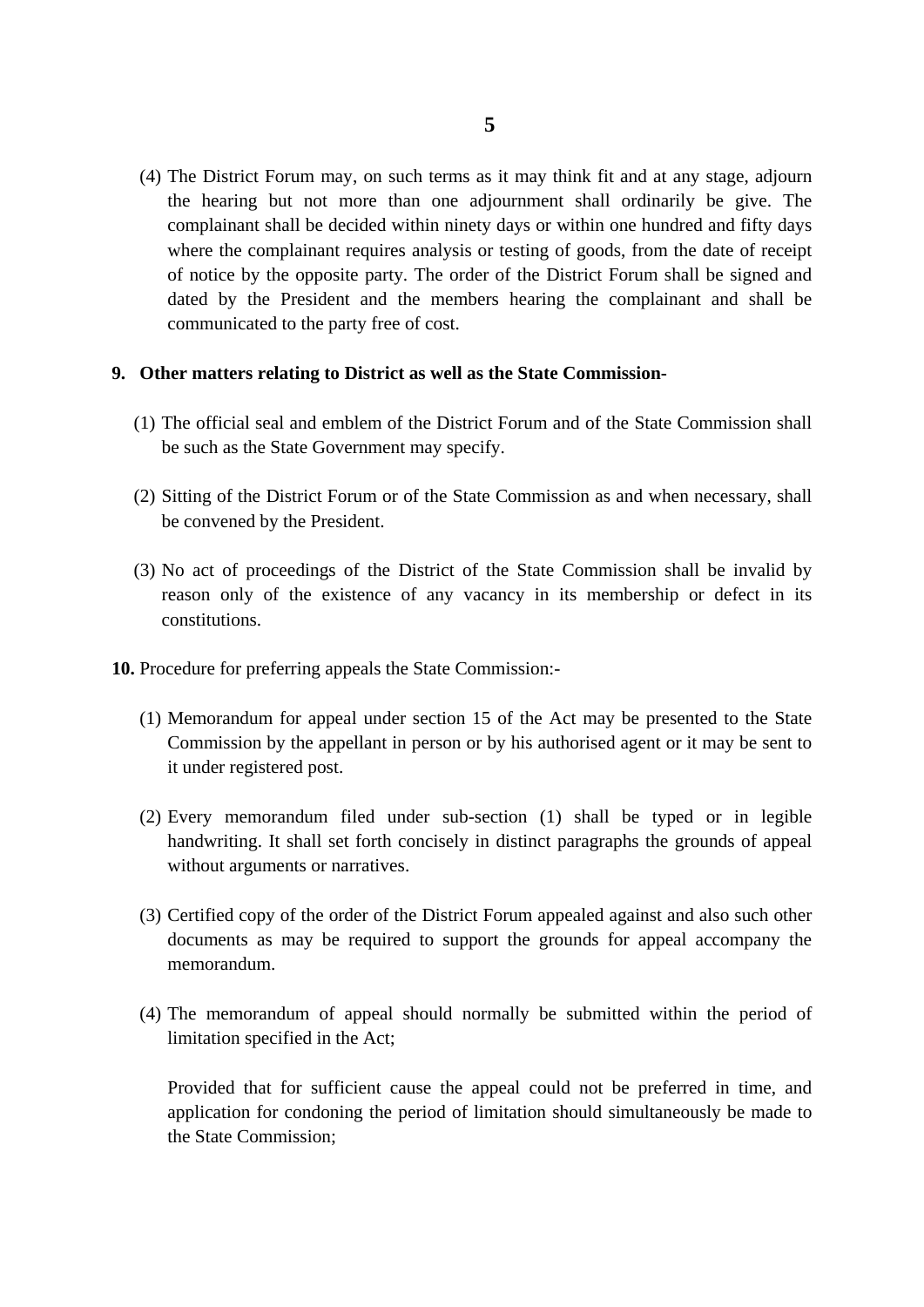- (5) The memorandum of appeal submitted to the State Commission should be accompanied with four extra copies.
- (6) The appellant or his authorised agent should appear on the date fixed for hearing, falling which the State Commission may, in discretion, either dismiss the appeal or decide it ex-parte on its merit;
- (7) No argument shall be made by the appellant in support of any ground of objection not set forth in the memorandum of appeal except with leave of the State Commission;

Provided that the State Commission may not continue its decision only to the grounds or objection set forth in the memorandum or grounds tendered by leave of the State Commission under this sub-rule;

Provided that the Commission may not base its decision on any ground tendered by the appellant with leave of the State Commission unless the affected party has been given an opportunity of being heard before giving its final decision.

- (8) The State Commission may, on such terms as it may think fit or at any stage, adjourn the hearing of appeal, but not more than one adjournment shall ordinarily be given. The appeal should be decided within ninety days from the first date of bearing.
- (9) The order of the State Commission shall be signed and dated by the President and the members of the State Commission hearing the appeal and the order shall be communicated to the parties concerned free of cost.

#### N. K. DAS

Secy. to the Govt. of Meghalaya,

Food and Civil Supplies Deptt.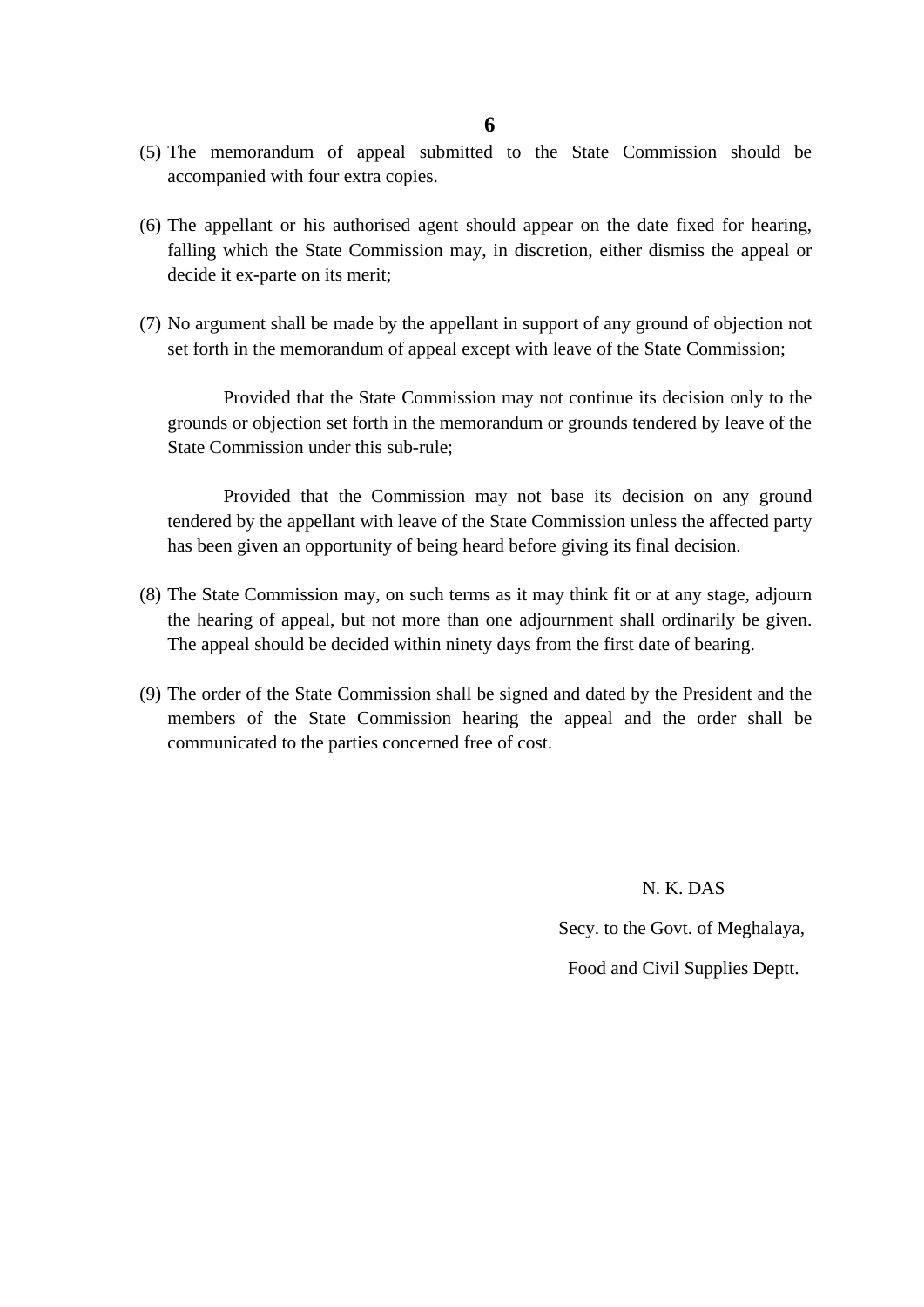### The 15<sup>th</sup> October, 1994

No. SUP. 101/92/46- In exercise of the powers conferred by sub-section (2) of Section 30 of the Consumer Protection Act, 1986, the Government of Meghalaya, hereby makes the following rules to amend the Meghalaya Consumer Protection Rules, 1989, namely:-

#### **1. Short title and commencement:-**

- (1) These rules may be called the Meghalaya Consumer Protection (Amendment) Rules, 1994.
- (2) They shall come into force from the date of publication in the Official Gazette.
- (3) Amendment of Rules 5- In Rule 5 of the Meghalaya Consumer Protection Rule, 1989, in sub-clause (iii) of clause (a) for the words "Rupees seventy five" the words "Rupees one hundred" shall be substituted.

 M. R. MAWLONG Secretary to the Govt. of Meghalaya. Food, Civil Supplies and Consumer Affairs Department.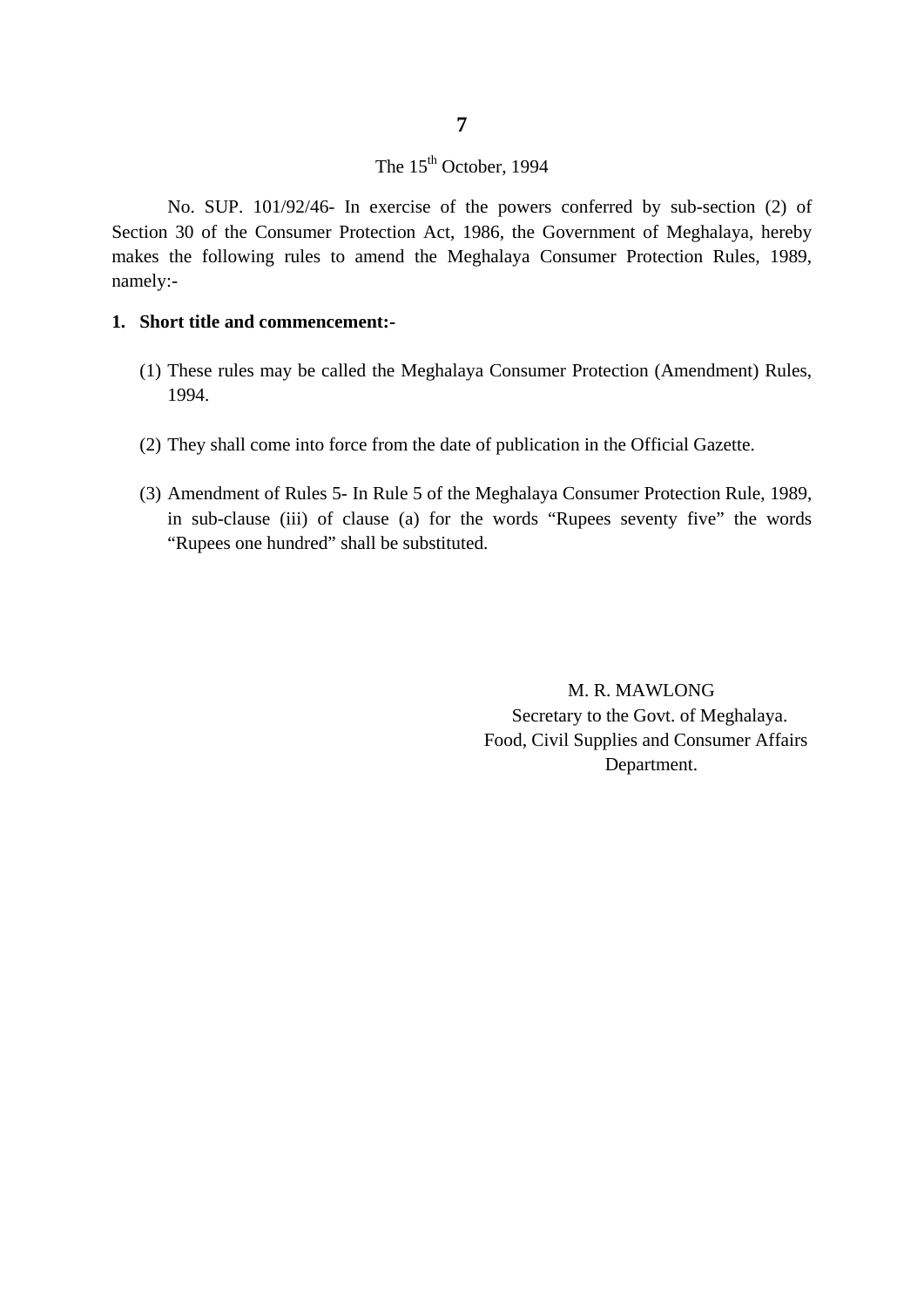#### The 24<sup>th</sup> November, 1989

No. SUP. 101/92/287- In exercise of the powers conferred by sub-section (2) of Section 30 of the Consumer Protection Act, 1986, the Governor is pleased to make the following rules to amend the Meghalaya Consumer Protection Rules, 1989, namely:-

#### 1. **Short title and commencement:-**

- (1) These rules may be called the Meghalaya Consumer Protection (Amendment) Rules, 1999.
- (2) They shall be deemed to have come into force from the date of their publications in the Official Gazette.

#### 2. **Amendment of Rule 5- In rule 5 of the Meghalaya Consumer Protection Rules, 1989:-**

(A)In sub-clause (III) of clause (a), for words "rupees one hundred" occurring therein, the words "rupees one hundred seventy five" shall be substituted.

 $(B)$  In clause  $(b)$ :-

- i) In sub-clause (iii), for the words "rupees ninety" occurring therein, the words "rupees one hundred fifty" shall be substituted.
- ii) In sub-clause (iiiA), for words "rupees one hundred fifty" occurring therein, the words "rupees three hundred" shall be substituted

A. MALNGIANG, Secy. to the Govt. of Meghalaya. Food, Civil Supplies and Consumer Affairs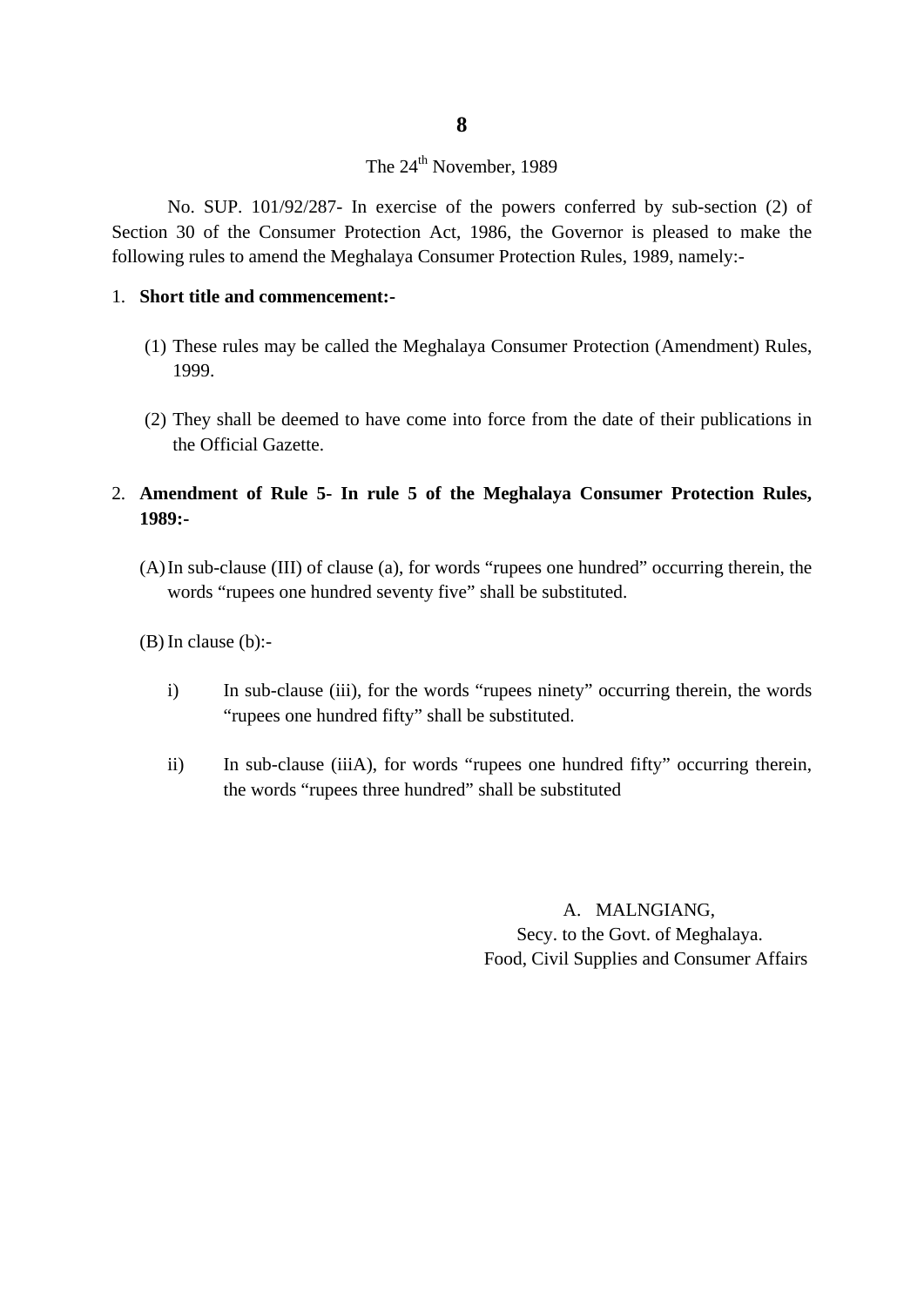Dated Shillong, the 4<sup>th</sup> July, 95.

No. SUP. 153/87/Pt/169- In exercise of the powers conferred by sub-section (2) of Section 30 of the Consumer Protection Act, 1986, (as amended) the Governor of Meghalaya in partial modification of the Meghalaya Consumer Protection Rules, 1989 vide Notification No. SUP. 91/87/55, dt.6.1.89, hereby orders that the term of the President or any member of the District Forum, under Rule 4 (5) of the above said Rules, shall henceforth be for a period of 5 years or up to the age of 65 years which-ever is earlier.

...

**9**

 M. R. Mawlong Secretary to the Govt. of Meghalaya. Food, Civil Supplies and Consumer Affairs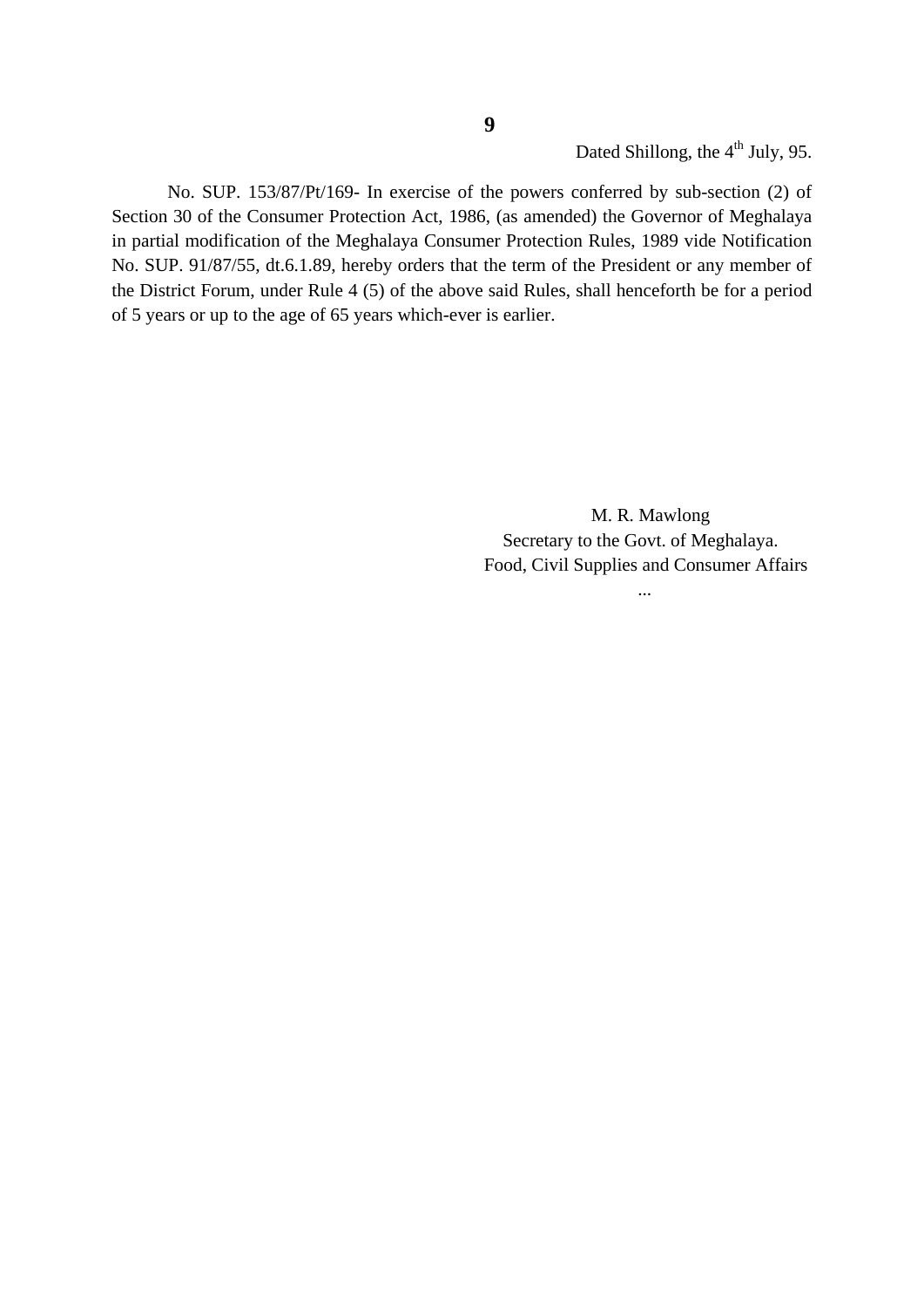Dated Shillong, the 29<sup>th</sup> Sept... 1995

No. SUP. 101/92/80- In exercise of the powers conferred by sub-section (2) of Section 30 of the Consumer Protection Act, 1986, the Governor of Meghalaya hereby makes the following rules to amend the Meghalaya Consumer Protection Rules, 1989, namely:-

#### **1. Short title and commencement:-**

- (1) These rules may be called the Meghalaya Consumer Protection (Amendment) Rules, 1995.
- (2) They shall be deemed to have come into force from the date of their publications in the Official Gazette.
- 2. **Amendment of Rule 5** In rule 5 of the Meghalaya Consumer Protection Rules, 1989, after sub-clause (iii) of clause (b), the following shall be substituted, namely:-

"(iii-A). A sitting fee of rupees one hundred and fifty shall be paid to the President of the District Forum for East Khasi Hills District when such President is a District Judge".

....

M. R. Mawlong, Secretary to the Govt. of Meghalaya. Food, Civil Supplies and Consumer Affairs

**10**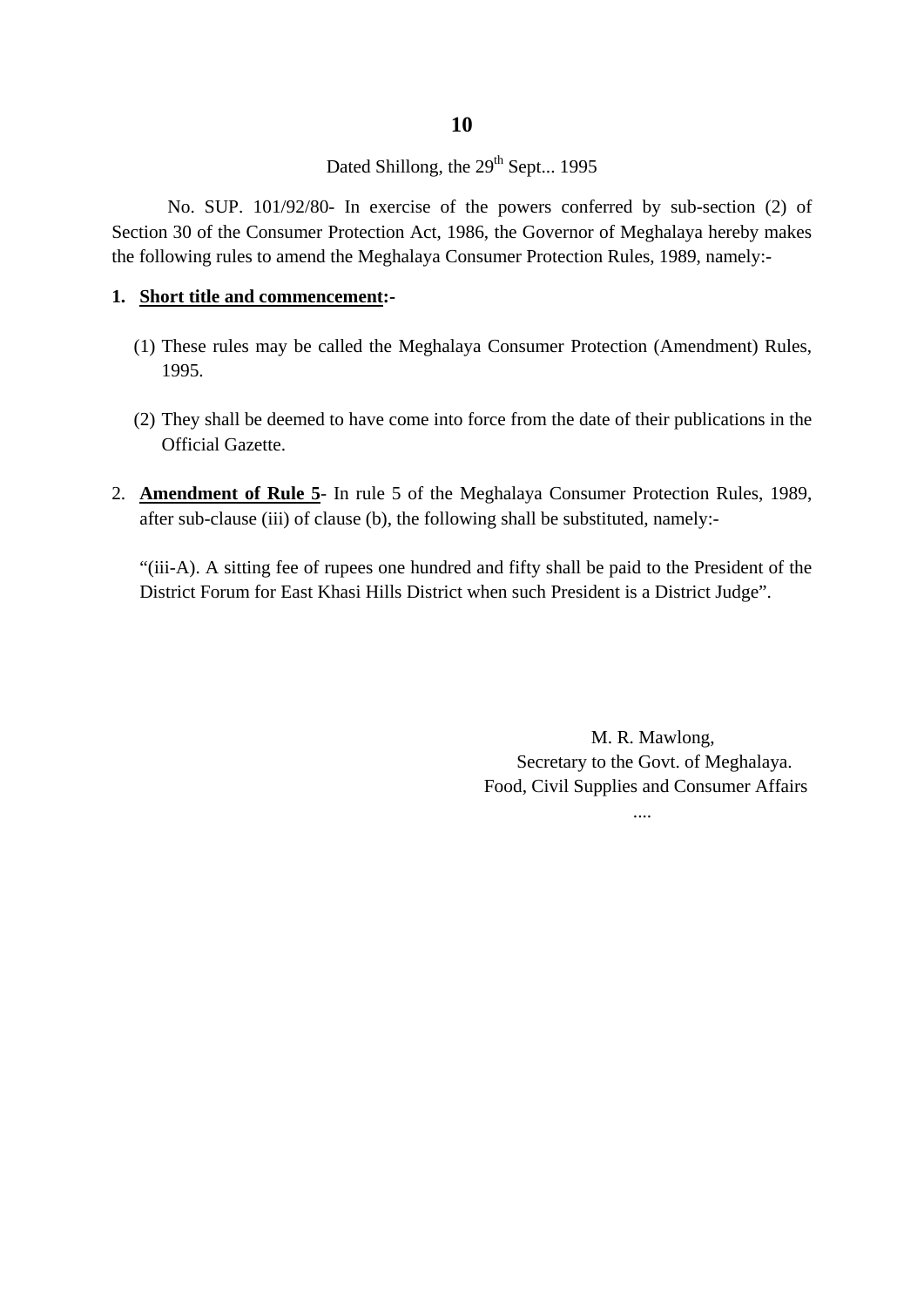#### The 8<sup>th</sup> December, 1995

No. SUP. 153/87/Pt/171- In exercise of the powers conferred by sub-section (2) of Section 30 of the Consumer Protection Act, 1986, the Governor of Meghalaya is pleased to make the following rules to amend the Meghalaya Consumer Protection Rules, 1989, namely:-

#### 1. **Short title and commencement:-**

- (1) These rules may be called the Meghalaya Consumer Protection (Amendment) Rules, 1995.
- (2) They shall be deemed to have come into force from on  $10<sup>th</sup>$  day of May, 1995.
- 2. **Amendment of Rule 4** In rule 4 of the Meghalaya Consumer Protection Rules, 1989, (herein after referred to as the principal Rules, for sub-clause (5), the following shall be substituted, namely:-

"(5) The President and any member of the State Commission and of a District Forum shall hold office for a term of five years from the date of appointment or until they attain in the case those of the State Commission, sixty-seven years of age and, in the case of those of the District Forum, sixty-five whichever respectively occurs earlier and such President of member shall not be eligible for reappointment.

"(6) Notwithstanding anything contained in sub-rule (5) the President or any member of the State Commission or a District Forum may:-

- (a) By writing under his hand addressed to the State Government resign his office from the date his resignation is so accepted by the State Government; or
- (b) Be removed from his office under the provisions of sub-rule (1)".
- 3. **Amendment of Rule 5** In rule 5 of the Principal Rules, after sub-clause (iii) of clause (b), the following shall be substituted, namely:-

"(iii-A). A sitting fee of rupees one hundred fifty shall be paid to the President of the District Forum for East Khasi Hills District when such President is a District Judge".

> M. R. Mawlong, Secretary to the Govt. of Meghalaya. Food, Civil Supplies & Consumer Affairs Department.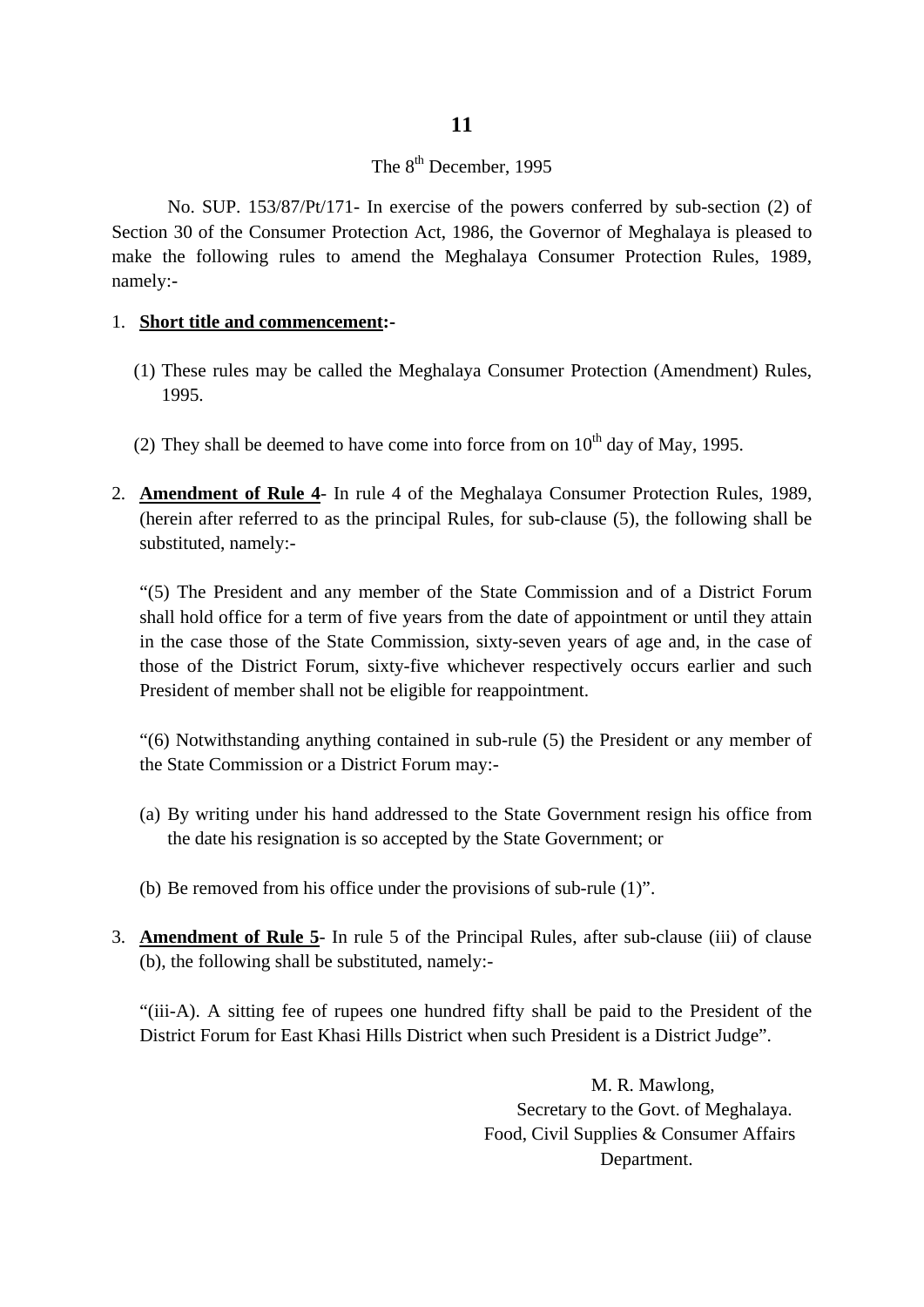Dated Shillong, the 15<sup>th</sup> March, 1996

No. SUP. 101/92/197- Under Rule 5 (b) (iii) of the Meghalaya Consumer Protection Rules, 1989 the Governor of Meghalaya is pleased to revise the sitting fee of the members of the District Forum from Rs.75/- (Rupees Seventy five) only to Rs. 90 (Rupees Ninety) only per sitting with effect from the date of this order.

> M. R. Mawlong, Secretary to the Govt. of Meghalaya. Food, Civil Supplies & Consumer Affairs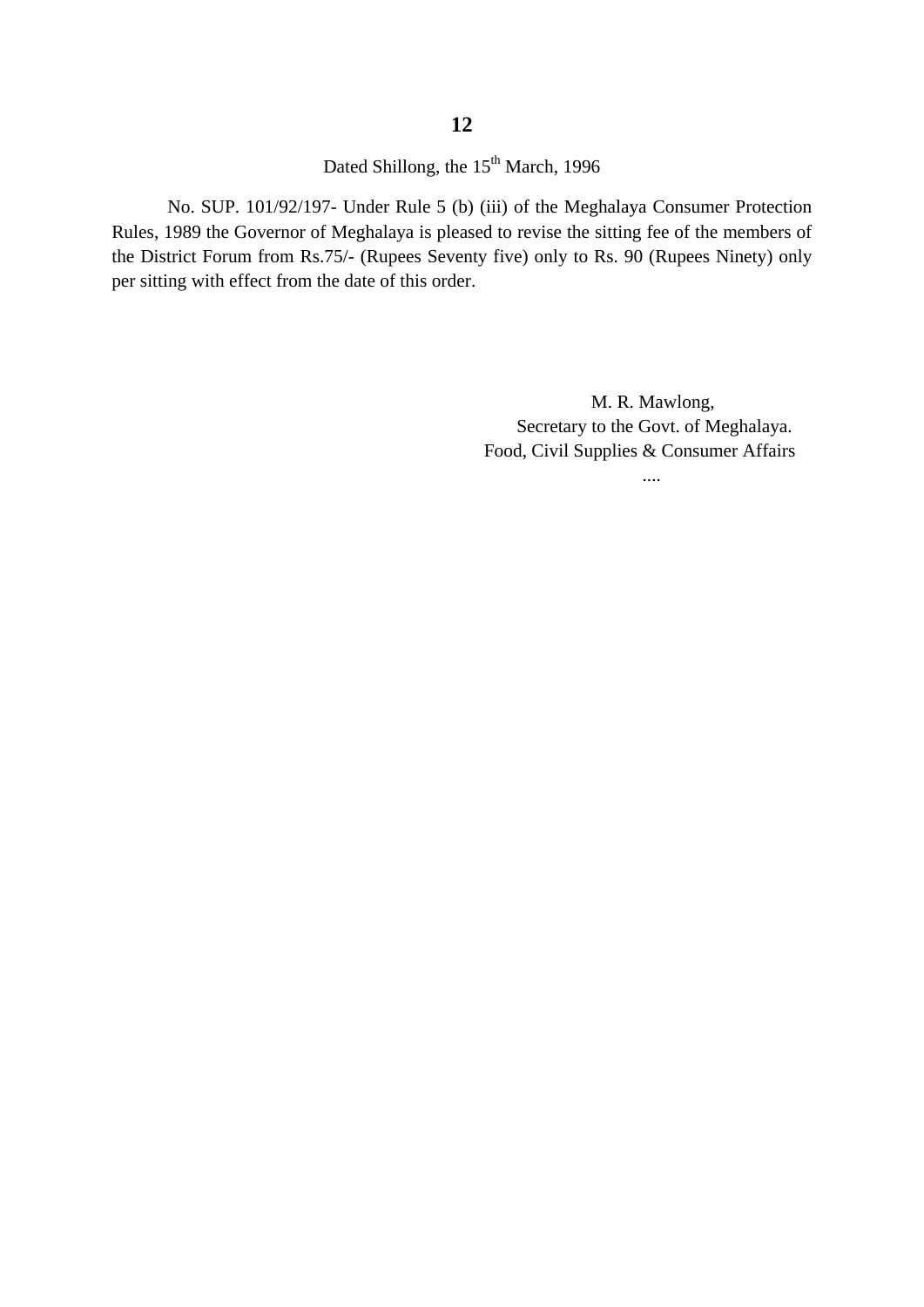#### GOVERNMENT OF MEGHALAYA

#### FOOD CIVIL SUPPLIES & CONSUMER AFFAIRS DEPARTMENT

......

#### **NOTIFICATION**

Dated Shillong, the  $7<sup>th</sup>$  February, 2000

No. SUP. 153/92/290- In exercise of the powers conferred by sub-section (2) of Section 30 of the Consumer Protection Act, 1986, the Governor is pleased to make the following rules to amend the Meghalaya Consumer Protection Rules, 1989, namely:-

- 1. Short title and commencement:-
	- (1) These rules may be called the Meghalaya Consumer Protection (Amendment) Rules, 1999.
	- (2) They shall be deemed to have come into force from the date of their publications in the official gazette.
- 2. Amendment of Rule 5- In rule 5 of the Meghalaya Consumer Protection Rules, 1989:-
	- (A)In sub-clause (III) of clause (a), for words "rupees one hundred" occurring therein, the words "rupees one hundred seventy five" shall be substituted.

(B) In clause (b):-

- i) In sub-clause (iii), for the words "rupees ninety" occurring therein, the words "rupees one hundred fifty" shall be substituted.
- ii) In sub-clause (iiiA), for words "rupees one hundred fifty" occurring therein, the words "rupees three hundred" shall be substituted

Sd/- Secretary to the Govt. of Meghalaya. Food, Civil Supplies & Consumer Affairs

....

**13**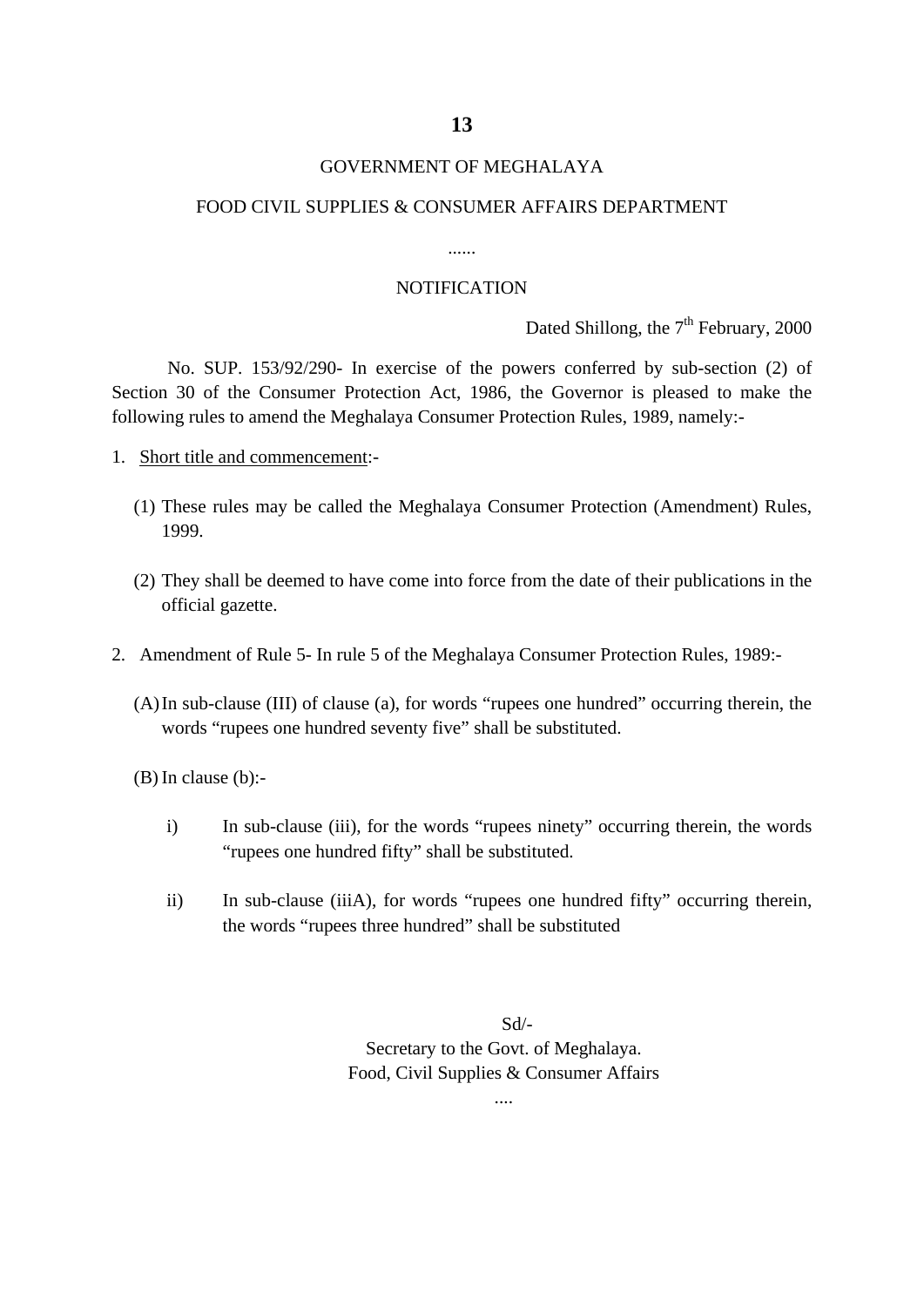MEMO. NO.SUP/101/92/290-A-Dated Shillong, the  $7<sup>th</sup>$  February, 2000

Copy to:-

- 1. The Director, printing & Stationery, Meghalaya, Shillong for favour of publication in the next issue of the Meghalaya Gazette and to supply 200 (Two hundred) spare copies to this Department.
- 2. The Joint Secretary to the Govt. of India, Ministry of Food & Civil Supplies (Department of Civil Supplies), Krishi Bhavan, New Delhi for favour of information.
- 3. The Registrar (Judicial), Guwahati High Court, Guwahati.
- 4. The Assistant Registrar (Administration), High Court of Judicature in Assam, Meghalaya & Nagaland, Guwahati for information.
- 5. Secretary to the Govt. of Meghalaya, Law Department for information.
- 6. The Director of Supply, Meghalaya, Shillong for information and necessary action.

#### By Order Etc.

Deputy Secretary to the Govt. of Meghalaya, Food, Civil Supplies & Consumer Affairs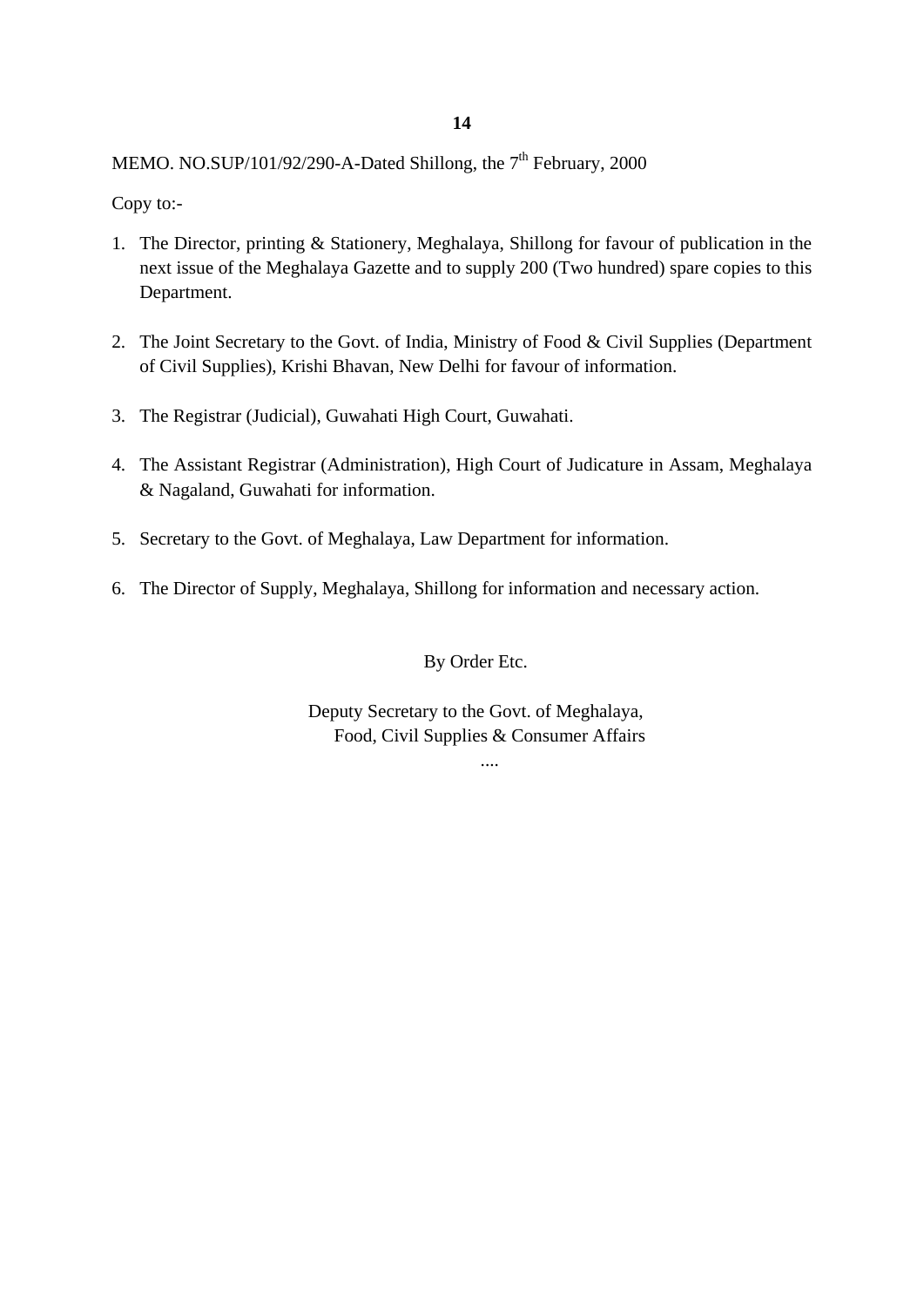#### GOVERNMENT OF MEGHALAYA

#### FOOD CIVIL SUPPLIES & CONSUMER AFFAIRS DEPARTMENT

......

#### ORDER BY THE GOVERNOR

#### **NOTIFICATION**

Dated Shillong, the  $5<sup>th</sup>$  June, 2000

No. SUP. 62/99/34- Under Rule 5 (b) (1) of the Meghalaya Consumer Protection Rules, 1989, the Governor is pleased to enhance the honorarium of the President of the District Forum, East Khasi Hills from Rs. 2000/- to Rs. 4000/- p.m w.e.f 1.10.99

#### (A. Malngiang), Secretary to the Govt. of Meghalaya, Food, Civil Supplies & Consumer Affairs

....

MEMO. NO.SUP/62/99/34-A- Dated Shillong, the  $5<sup>th</sup>$  June, 2000

Copy to:-

- 1. P.S to Chief Minister for information of Chief Minister.
- 2. P.S to Minister Food, Civil Supplies & Consumer Affairs for information of Minister.
- 3. P.S to Chief Secretary for information of Chief Secretary.
- 4. P.S to Additional Chief Secretary for information of Additional Chief Secretary.
- 5. Director Food, Civil Supplies & Consumer Affairs, Shillong.
- 6. Finance E.C (I) Department with reference to their I/D.No. FC(I). 884/99, dt.24.5.2000.
- 7. The Director, printing & Stationery, Meghalaya, Shillong for favour of publication in the next issue of the Meghalaya Gazette, they are requested to supply 100 copies to the Department.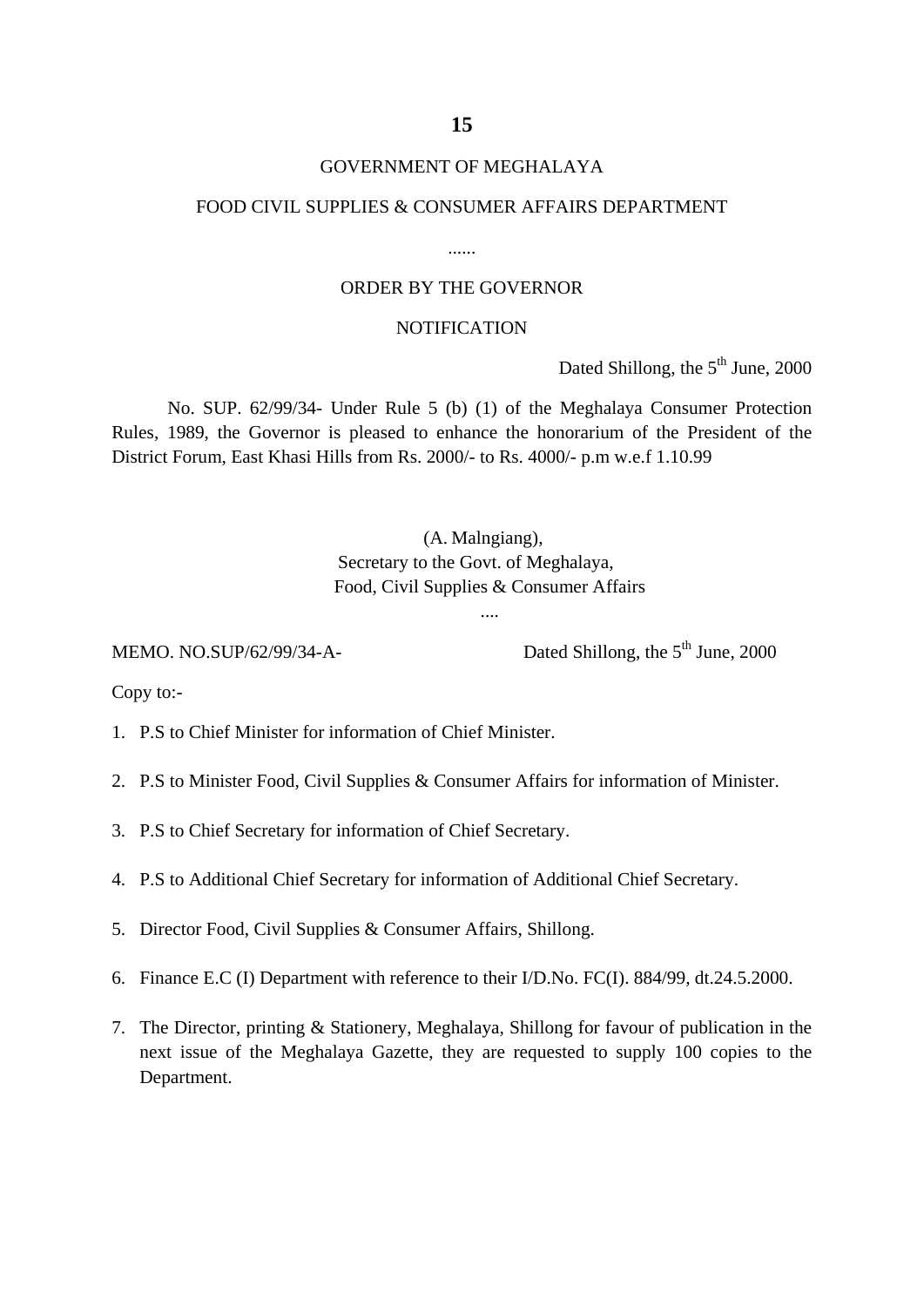- 8. All Deputy Commissioners/Sub-Divisional Officers.
- 9. President, District Forum, East Khasi Hills, Shillong.

By Order Etc.

Deputy Secretary to the Govt. of Meghalaya, Food, Civil Supplies & Consumer Affairs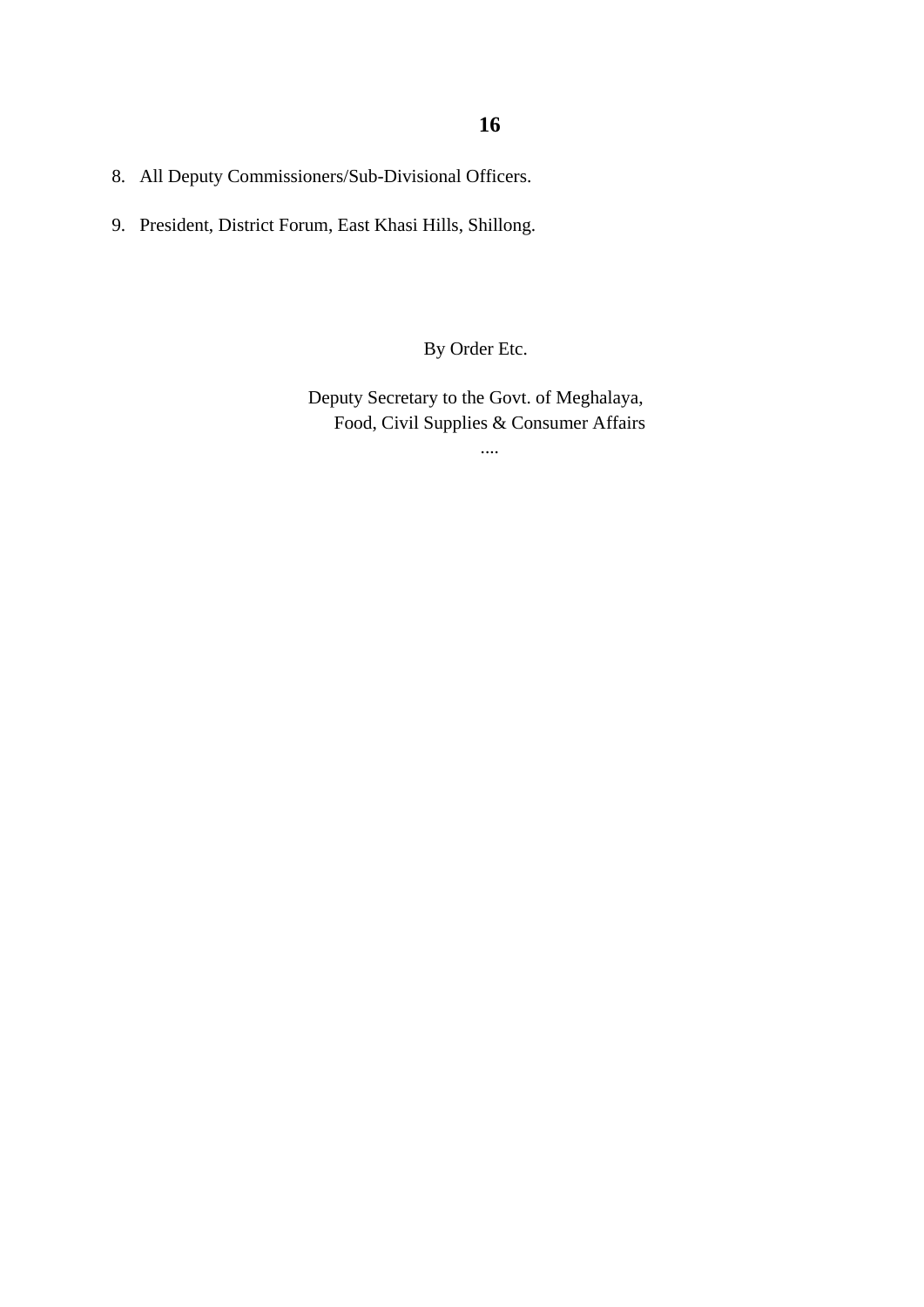#### GOVERNMENT OF MEGHALAYA

#### FOOD CIVIL SUPPLIES & CONSUMER AFFAIRS DEPARTMENT

......

#### **NOTIFICATION**

Dated Shillong, the  $10^{th}$  February, 2004

No. SUP. 90/93/396- In exercise of the powers conferred by sub-section (2) of Section 30 of the Consumer Protection Act, 1986, as amended by the Consumer Protection (Amendment) Act, 2002 No. 62 of 2002 the Governor of Meghalaya is pleased to make the following rules to amend the Meghalaya Consumer Protection Rules, 1989, namely:-

- 1. Short title and commencement:-
- (1) These rules may be called the Meghalaya Consumer Protection (Amendment) Rules, 2003.
- (2) They shall come into force from the date of their publications in the official gazette.
- 2. Amendment of Rule 4:- In sub-rule (I) of Rule 4 of the Meghalaya Consumer Protection Rule, 1989, hereinafter referred to as the principal rule, the following shall be substituted, namely:
	- i) For the State Commission:- The State Commission shall consist of:
		- (a) A person who is or has been a Judge of a High Court appointed by the State Government who shall be its president.
		- (b) Not less than two and not more than such number of members, as may be prescribed, and one of whom shall be a women, who shall have the following qualification namely:-
			- (i) Be not less than thirty five years of age;
			- (ii) Possess a bachelor's degree from a recognised University; and
			- (iii) Be persons of ability, integrity and standing and have adequate knowledge and experience of at least ten years in dealing with problems relating to Economic, Laws, Commerce, Accountancy, Industry, Public Affairs on administration.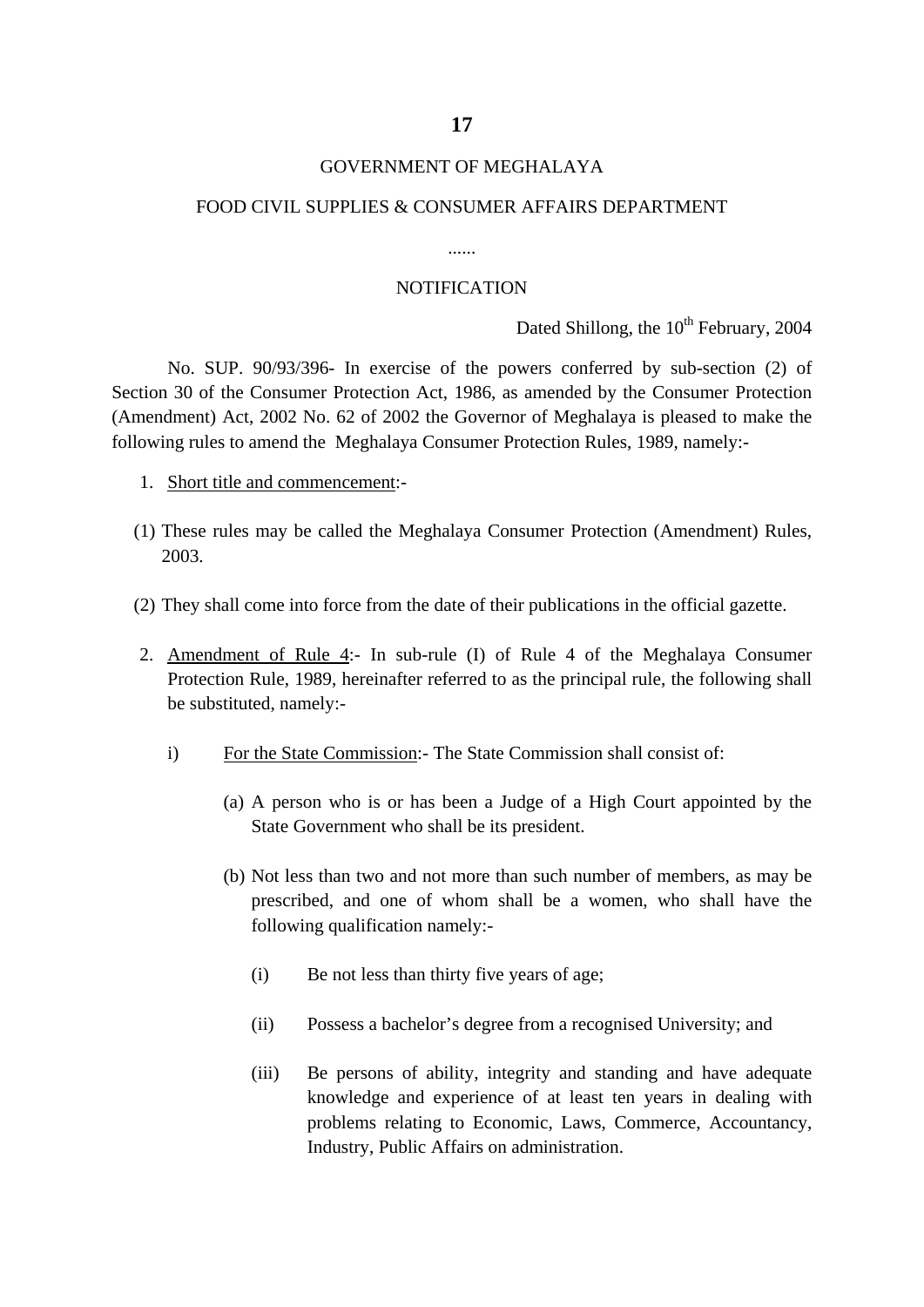#### **18**

Provided that not more than fifty percent of the members shall be from amongst persons having a judicial background.

> (c) Every members of the State Commission shall hold office for a term of five years or up to the age of sixty seven year, whichever is earlier.

Provided that a member shall be eligible for re-appointment for another term of five years or up to the age of sixty seven years, whatever is earlier, subject to the condition that he fulfil the qualifications and other conditions for appointment mentioned in clause (a) or sub-section (I) and such re-appointment is made on the basis of the recommendation or the Selection Committee.

- ii) For the District Forum:- The District Forum shall consist of
	- (a) A person who is or has been qualified to the District Judge who shall be the president.
	- (b) Two other members, one of who shall, be a woman who shall have the following qualifications namely:-
		- (i) Be not less than thirty five years of age;
		- (ii) Possess a bachelor's degree from a recognised University; and
		- (iii) Be persons of ability, integrity and standing, and have adequate knowledge and experience of at least ten years in dealing with problems relating to Economics, Law, Commerce, Accountancy, and Industry, Public Affairs or administration.
	- (c) Provided that a person shall be disqualified for appointment as a member if he has been convicted and sentenced to imprisonment for an offence which, in the opinion of the State Government:-
		- (i) Involves moral turpitude; or is an undercharged insolvency; or
		- (ii) Is of sound mind and stands so declared competent court; or
		- (iii) Has been removed or dismissed from the Service of the Government on a body corporate owned or controls led by the Government; or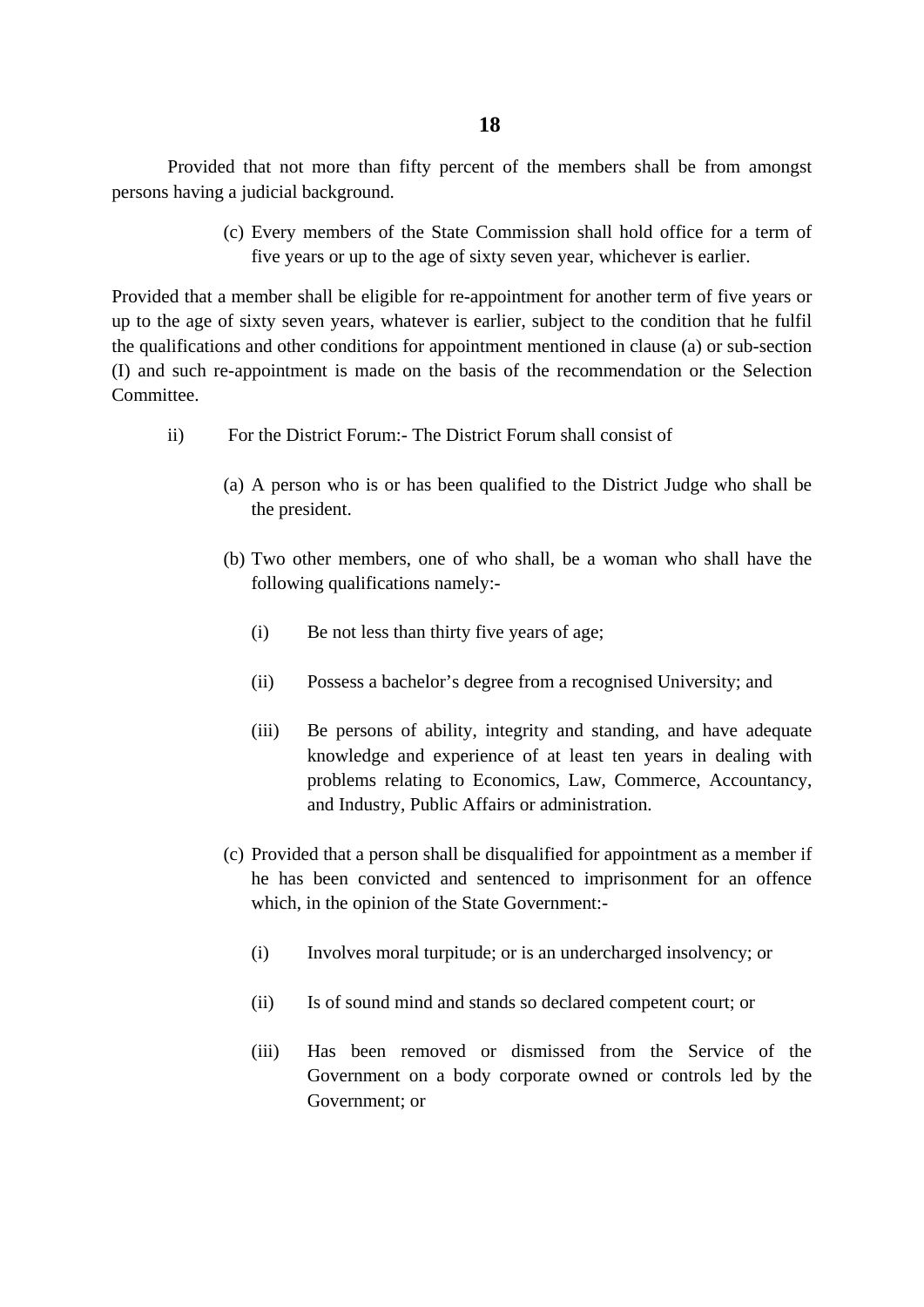#### **19**

- (iv) Has in the opinion of the State Government such financial or other interest as is likely to affect prejudicially the discharge by him of this functions as a member; or
- (v) For such other disqualifications as may be prescribed by the State Government.
- (d) Every member of the District Forum shall hold office for a term of five years or up to the age of sixty five years whichever is earlier provided that a member shall be eligible for re-appointment for another term of five years or up to the age of sixty five years whichever is earlier, subject to the condition that he fulfils the qualifications and other condition for appointment mentioned above.
- 3. Insertion of new sub rules"- After sub rule (4) of rule 4 of the Principal Rules, a new sub rule (5) and sub rule (6) shall be inserted namely:-
- (4) The jurisdiction of the State Commission in terms of value shall be raised from 20 lakhs to Rs. 1 crore, and
- (5) The jurisdiction of the District Forum in terms of value shall be raised from 5 lakhs to Rs. 20 lakhs.

 (M. E. Umdor) Under Secretary to the Govt. of Meghalaya, Food Civil Supplies & Consumer Affairs.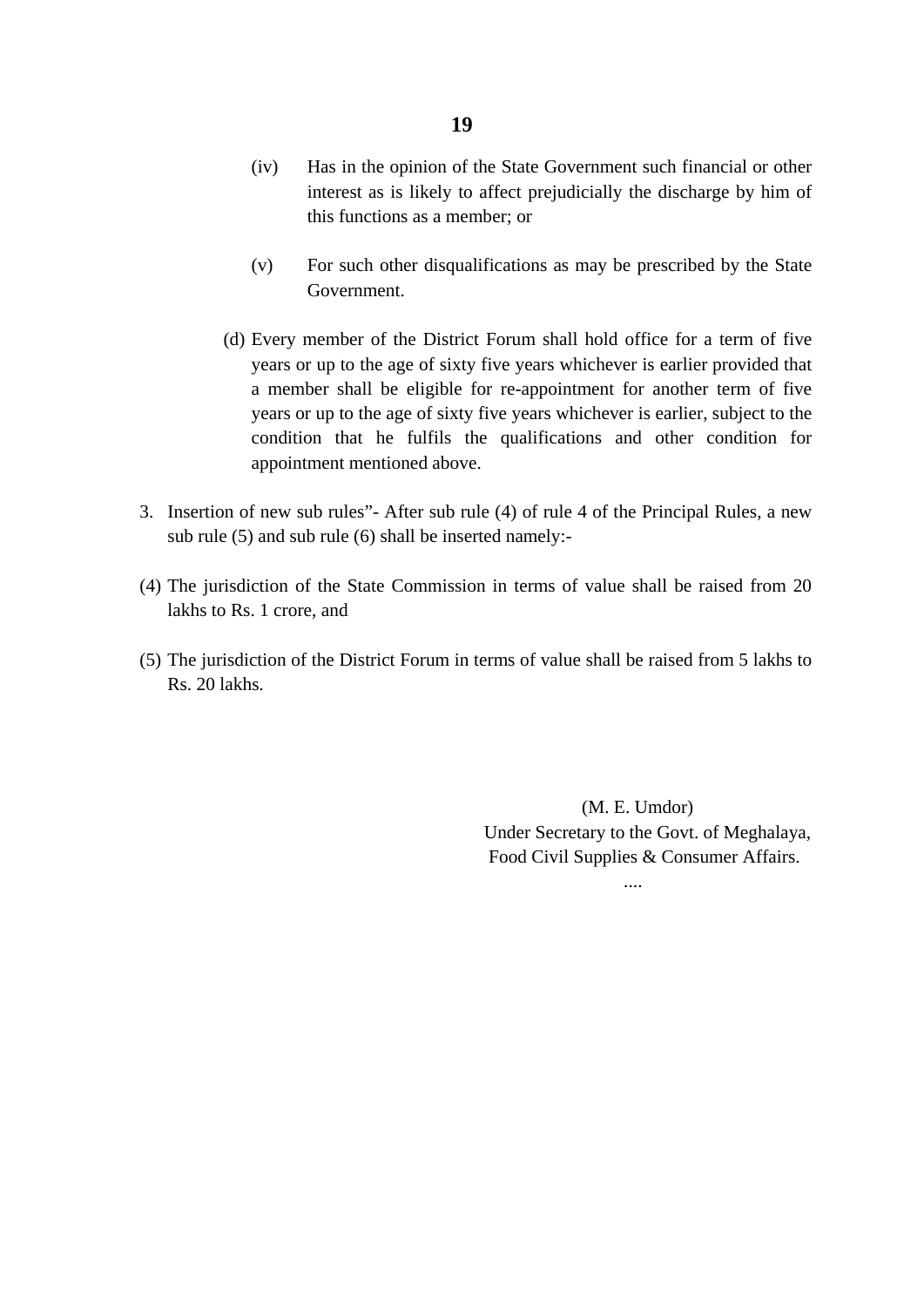MEMO. NO.SUP/90/93/396-A- Dated Shillong, the  $10^{th}$  February, 2004

Copy to:-

- 1. The Director, printing & Stationery, Meghalaya, Shillong for favour of publication in the next issue of the Meghalaya Gazette, and to supply 200 copies to this Department.
- 2. The Secretary to the Govt. of India, Ministry of Consumer Affairs Food and Public Distribution, Department of Consumer Affairs, Krishi Bhawan, New Delhi for favour of information.
- 3. The Registrar (Judicial) Guahati High Court, Guahati.
- 4. The Assistant Registrar, (Admn) High Court of Meghalaya & Nagaland Guahati for information.
- 5. Secretary to the Govt. of Meghalaya, Law Department for information
- 6. Director, Food Civil Supplies & Consumer Affairs, Meghalaya, Shillong for information and necessary action..
- 7. Secretary, State Commission, Meghalaya, Shillong.
- 8. All Administrative Departments.
- 9. All Heads of Departments.
- 10. All Deputy Commissioners/Sub-Divisional Officers.
- 11. The Director of information and Public Relation, Meghalaya, Shillong for information and necessary action.
- 12. President and members concerned of the State Commission and District Fora.
- 13. Officer on Special Duty Cabinet Affairs Department

By Order Etc...

 Under Secretary to the Govt. of Meghalaya, Food Civil Supplies & Consumer Affairs.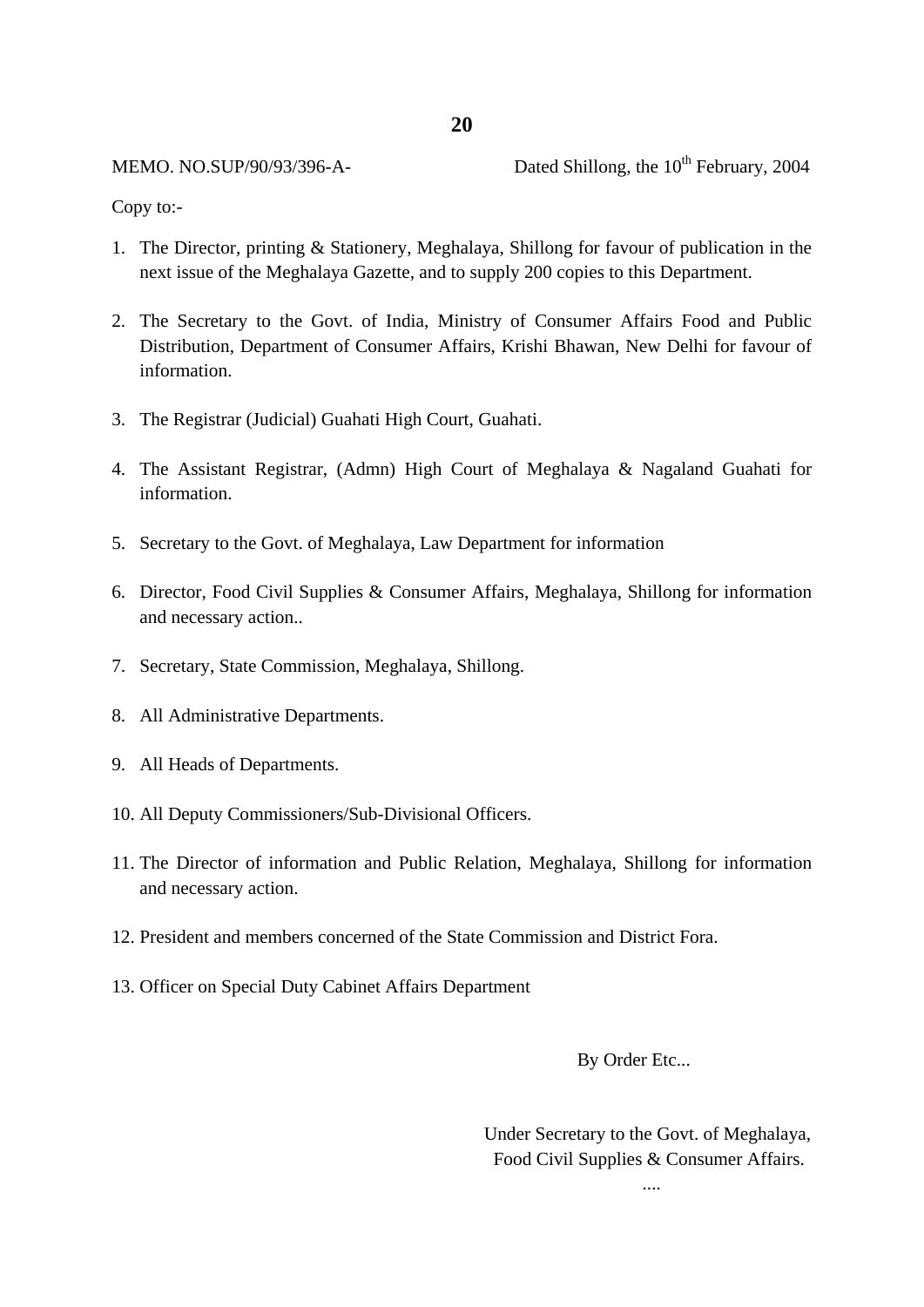Postal Registration No. N. E. -771/2006-2008



# **The Gazette of Meghalaya**

### PUBLISHED BY AUTHORITY

No. 41 Shillong, Thursday December 11, 2008, 20<sup>th</sup> Agrahayana, 1930 (S.E)

#### PART IIA

#### GOVERNMENT OF MEGHALAYA

ORDERS BY THE GOVERNOR

#### **NOTIFICATIONS**

 $\overline{\phantom{a}}$ 

The 25<sup>th</sup> November, 2008

No. SUP. 62/99/102- In exercise of the powers by sub-section (2) of Section 30 of the Consumer Protection Act, 1986,(as amended), the Governor of Meghalaya hereby makes the following rules to amend the Meghalaya Consumer Protection Rules, 1989, namely:-

- 1. Short title and commencement:-
	- (1) These rules may be called the Meghalaya Consumer Protection (Amendment) Rules, 2008.
	- (2) They shall come into force from the date of their publications in the Official Gazette.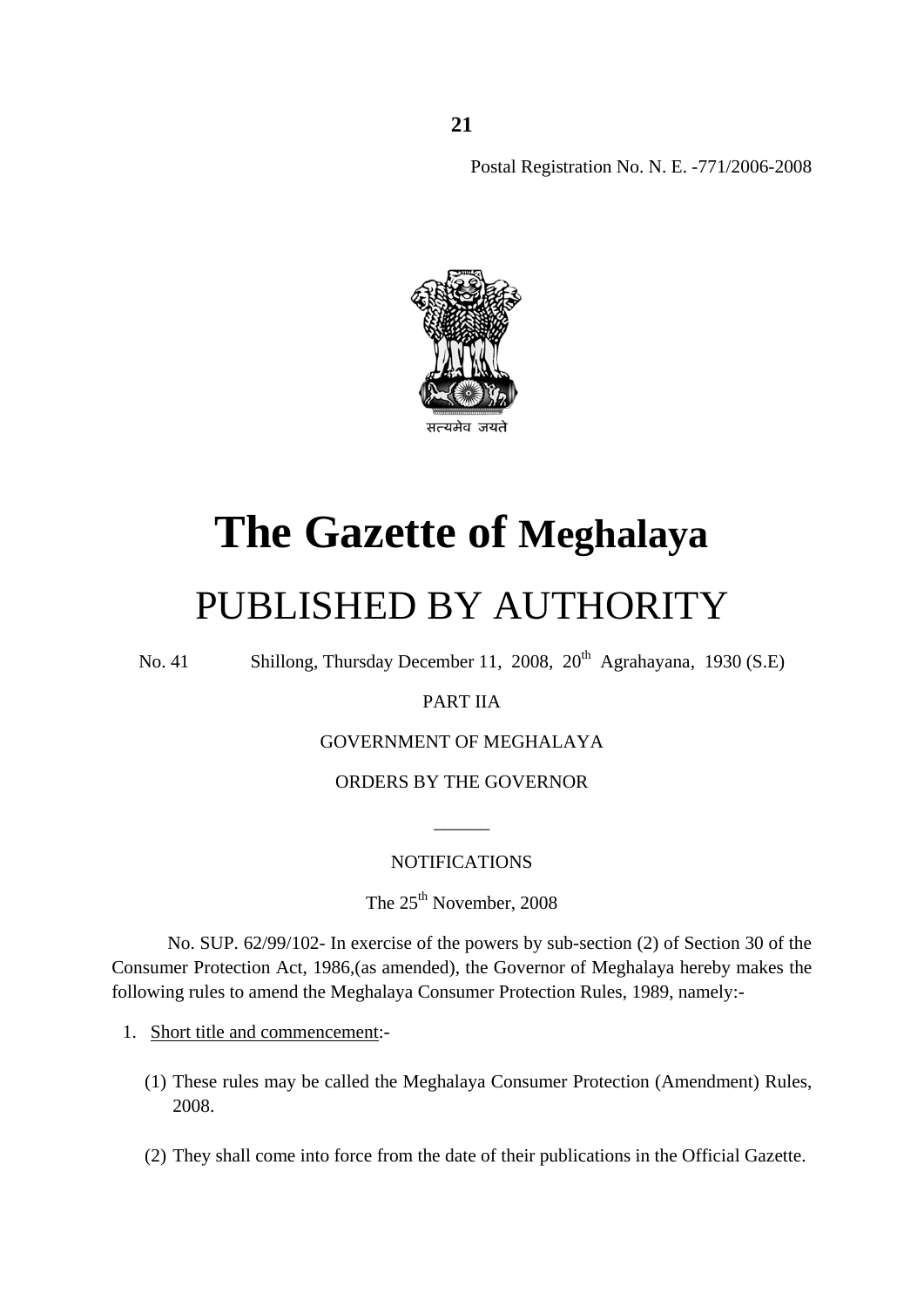2. Amendment of Rule 5- In rule 5 of the Meghalaya Consumer Protection Rules, 1989 as amended, in sub-clause (iii) of clause (b), for the words "one hundred fifty", the words "two hundred fifty" shall be substituted.

> L. ROY, Commissioner & Secretary to the Govt. of Meghalaya Food Civil Supplies & Commissioner Affairs Department.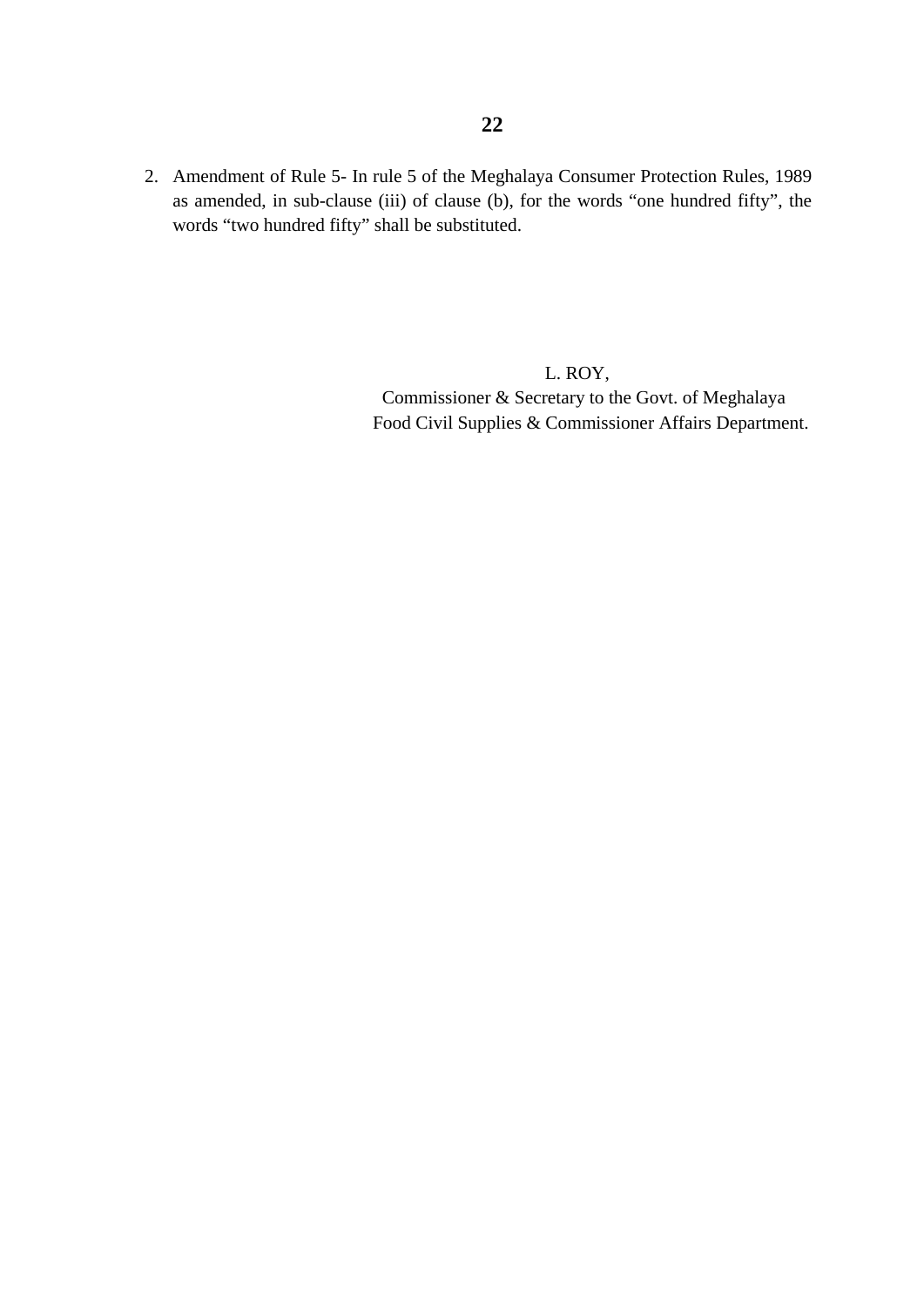Postal Registration No. N. E. -771/2006-2008



### **The Gazette of Meghalaya**

### PUBLISHED BY AUTHORITY

No. 47 Shillong, Thursday December 27, 2012,  $20^{th}$  6<sup>th</sup> Pause 1930 (S.E)

PART IIA

GOVERNMENT OF MEGHALAYA

ORDERS BY THE GOVERNOR

#### NOTIFICATIONS

 $\overline{\phantom{a}}$ 

The 14<sup>th</sup> December, 2012

No. SUP. 55/96/295- In exercise of the powers conferred by sub-section (2) of Section 30 of the Consumer Protect Act, 1986, the Governor of Meghalaya is pleased to make the following rules to amend the Meghalaya Consumer Protection Rules, 1989, namely:-

#### **1. Short title and commencement:-**

- (1) These rules may be called the Meghalaya Consumer Protection (Amendment) Rules, 2012.
- (2) They shall come into force at once.